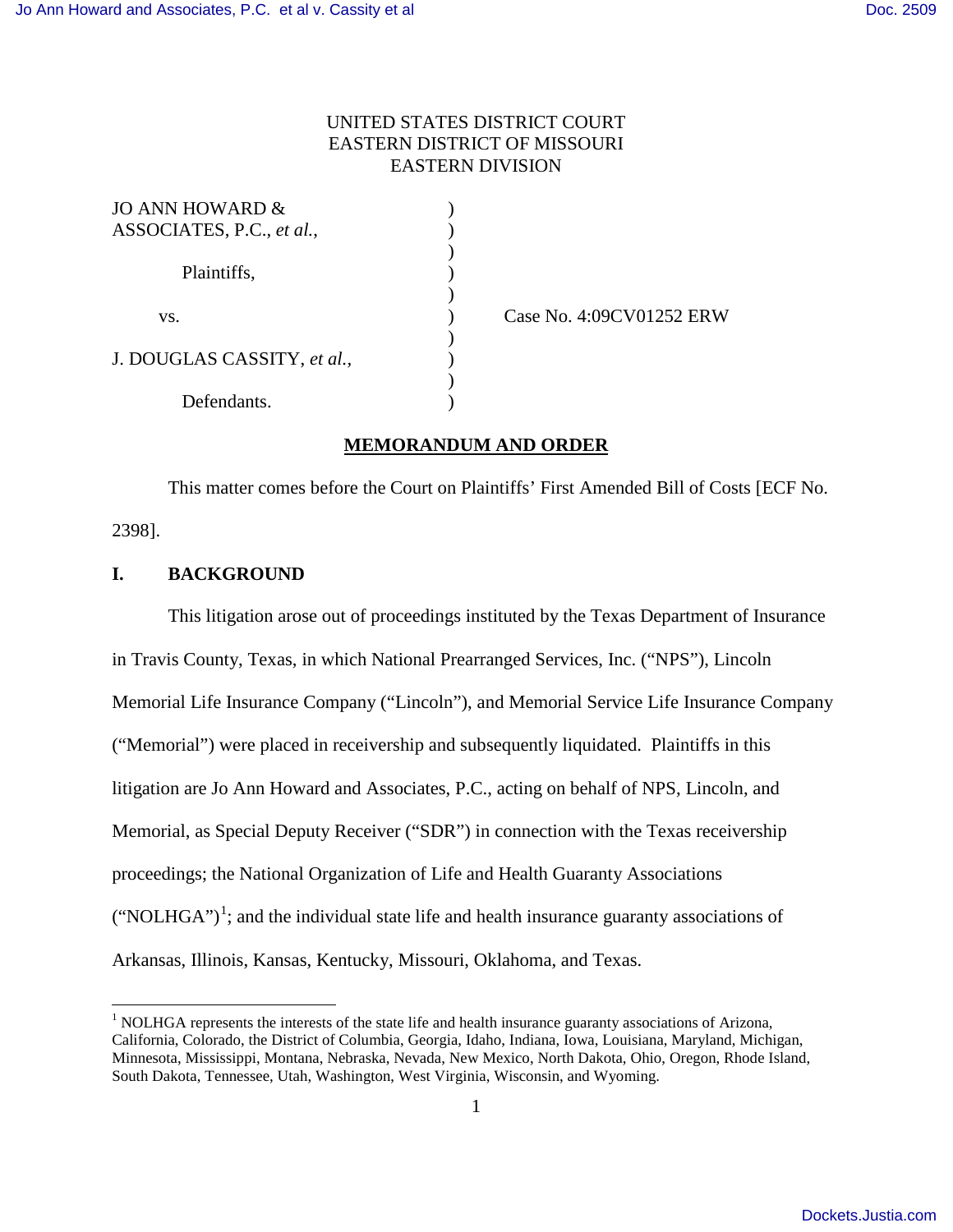On May 3, 2012, Plaintiffs herein filed their Third Amended Complaint, asserting a wide variety of claims against various defendants, including, but not limited to, claims for violations of the Racketeer Influenced and Corrupt Organizations ("RICO") Act, 18 U.S.C. §§ 1961-1968, violations of the Lanham Act, 15 U.S.C. §§ 1051-1141n, state law claims concerning intentional and negligent fraudulent misrepresentations, negligence and gross negligence, breach of fiduciary duties, and violations of the Texas Receivership Act, Tex. Ins. Code §§ 443.202- 443.205 [ECF No. 916]. The Third Amended Complaint alleged the fraudulent scheme's ultimate goal was to siphon funds away from NPS, Lincoln, and Memorial for the personal use of certain defendants, a scheme that ultimately left more than \$600 million in liabilities to be satisfied by the SDR, NOHLGA, and the state life and health guaranty association Plaintiffs.

There were over forty defendants named in Plaintiffs' Third Amended Complaint, with varying degrees of alleged involvement in what Plaintiffs characterized as a scheme to defraud individual consumers and funeral homes in the sale of NPS's pre-need funeral contracts. All but two of these defendants have since been dismissed.

On March 9, 2015, the jury returned a verdict for Plaintiffs and against Defendant PNC Bank<sup>[2](#page-1-0)</sup> [ECF No. 2[3](#page-1-1)01].<sup>3</sup> Plaintiffs now seek recovery of their costs pursuant to Rule 54(d) of the Federal Rules of Civil Procedure ("FRCP").

### **II. STANDARD**

<u>.</u>

Rule 54(d) of the FRCP provides "costs—other than attorney's fees—should be allowed to the prevailing party." *See also In re Derailment Cases*, 417 F.3d 840, 844 (8th Cir. 2005) ("A prevailing party is presumptively entitled to recover all of its costs."). Pursuant to 28 U.S.C. § 1920, the Court may tax costs for:

<span id="page-1-0"></span><sup>&</sup>lt;sup>2</sup> PNC Bank includes PNC Bank, N.A. and National City Bank.

<span id="page-1-1"></span><sup>&</sup>lt;sup>3</sup> Plaintiff makes no attempt to recover costs from any other defendants.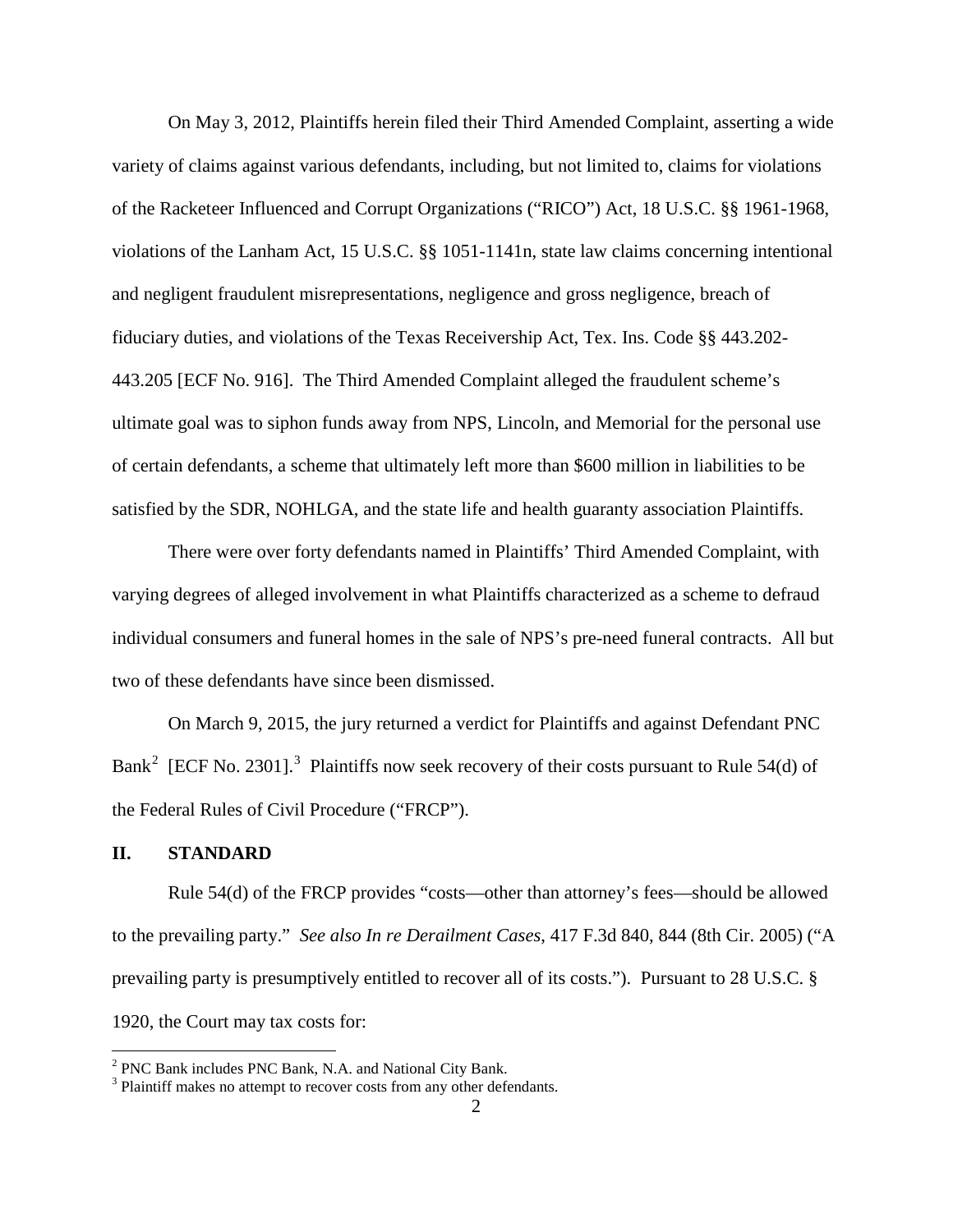- (1) Fees of the clerk and marshal;
- (2) Fees for printed or electronically recorded transcripts necessarily obtained for use in the case;
- (3) Fees and disbursements for printing and witnesses;
- (4) Fees for exemplification and the costs of making copies of any materials where the copies are necessarily obtained for use in the case;
- (5) Docket fees under section 1923 of this title;
- (6) Compensation of court appointed experts, compensation of interpreters, and salaries, fees, expenses, and costs of special interpretation services under section 1828 of this title.

The Court may not award costs other than those authorized by § 1920, because this section

"imposes rigid controls on cost-shifting in federal courts[.]" *Brisco-Wade v. Carnahan*, 297 F.3d

781, 782 (8th Cir. 2002) (internal citations omitted). However, upon objection by the opposing

party as to authorized costs, the Court may exercise its discretion to grant or deny costs.

*Pershern v. Fiatallis North America, Inc.*, 834 F.2d 136, 140 (8th Cir. 1987).

Defendant has a number of objections to the Plaintiffs' motion for costs, which the Court

will review in turn.

## **III. DISCUSSION**

### *A.**§ 1920(1) – Fees of the Clerk*

The Court may tax the fees of the clerk to the prevailing party pursuant to 28 U.S.C. §

1920(1). Defendant does not dispute the taxation of this cost, and so Defendant will accordingly

be taxed \$350.00 for fees of the Clerk.

### *B.**§ 1920(2) – Costs for Printed or Electronically Recorded Transcripts*

### *i. Deposition Transcripts*

As discussed *infra*, Defendant has failed to rebut the presumption that Plaintiffs are entitled to recover all of their deposition transcript costs, and thus Defendant will be taxed \$69,555.13 in satisfaction of those costs.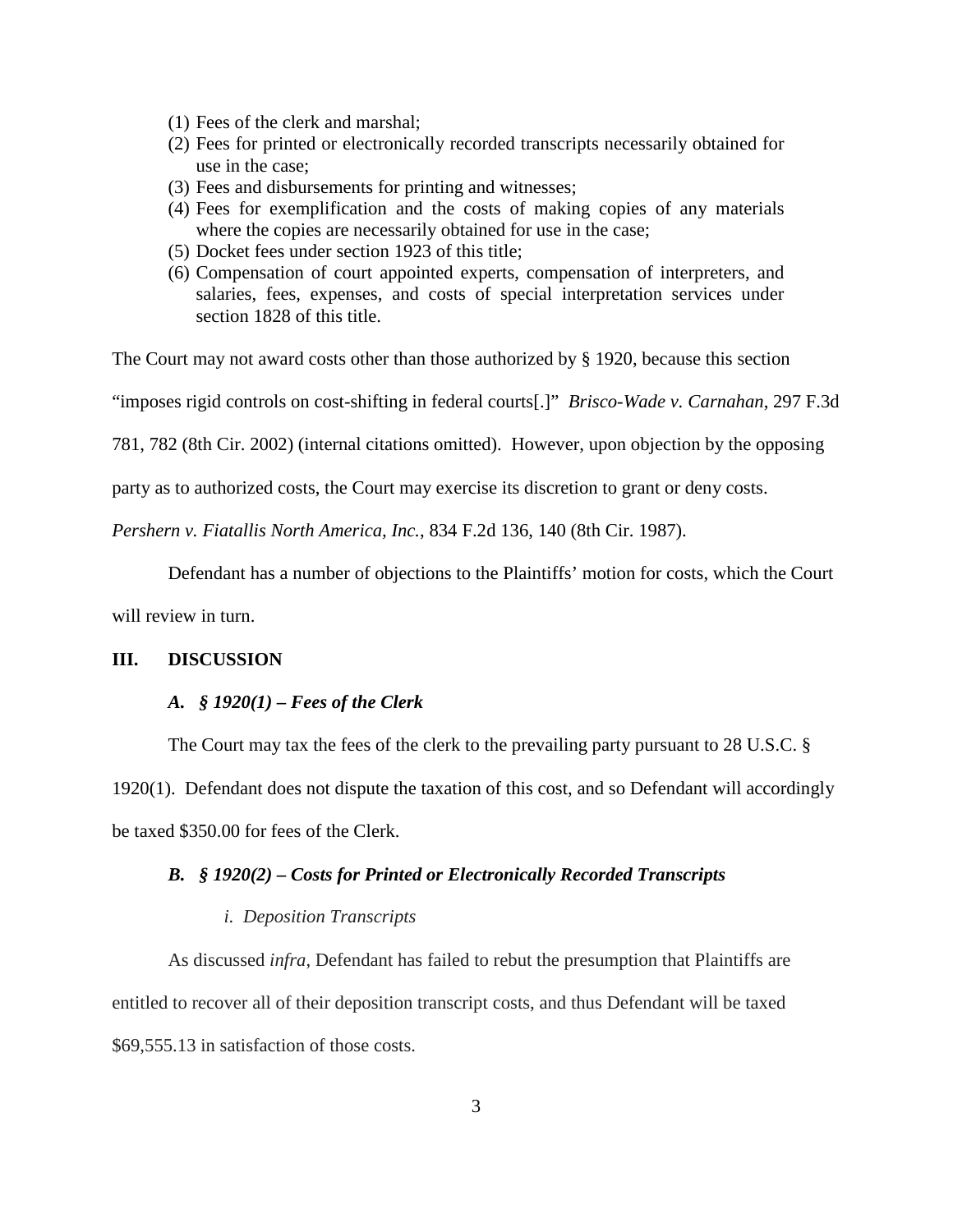# **1.** Deposition Transcripts of Plaintiffs' Experts and 30(b)(6) Representatives<sup>[4](#page-3-0)</sup>

The cost of deposition transcripts for the Plaintiffs' experts and 30(b)(6) representatives will be taxed to Defendant. Defendant objects that the transcripts were not "necessarily obtained for use in the case," but were instead "obtained primarily for the convenience of [the] parties" [ECF No. 2407, pg. 4]. Defendant contends this is "evidenced by the fact that Plaintiffs did not request these depositions in the first instance and no parties appear to have referenced this testimony in summary judgment briefing." Defendant further argues Plaintiffs had continuing access to these witnesses, and they could not have presented the witnesses' deposition testimony at trial [ECF No. 2407, pg. 5].

"The relevant inquiry is not whether the parties used the depositions at trial, but, rather, whether the depositions reasonably seemed necessary at the time they were taken." *Cowden v. BNSF Ry. Co.*, 991 F.Supp.2d 1084, 1089 (E.D. Mo. 2014) (quoting *Zotos v. Lindbergh School Dist.*, 121 F.3d 356, 363 (8th Cir. 1997)) (internal quotations omitted). Additionally, "[e]ven if a deposition is not introduced at trial, a district court has discretion to award costs if the deposition was necessarily obtained for use in case and was not purely investigative." *Id.* (quoting *Smith v. Tenet Healthsystem SL, Inc.*, 436 F.3d 879, 889 (8th Cir. 2006)). This inquiry is prospective rather than retrospective—it looks at what the parties would have reasonably considered necessary at the time of the depositions, not what was ultimately necessary in response to intervening circumstances. *Zotos*, 121 F.3d at 363 ("[T]he determination of necessity must be made in light of the facts known at the time of the deposition, without regard to intervening

 $\overline{a}$ 

<span id="page-3-0"></span><sup>&</sup>lt;sup>4</sup> Defendant objects to paying the costs for the deposition transcripts for the following Plaintiff representatives and experts: Shahriar Arfa-Zanganeh, Andy Dalton, Chris Fuller, Donna Garrett, Kim Harrigan, Jo Ann Howard, Paul Peterson, and Anthony Pye [ECF No. 2407, pg. 4].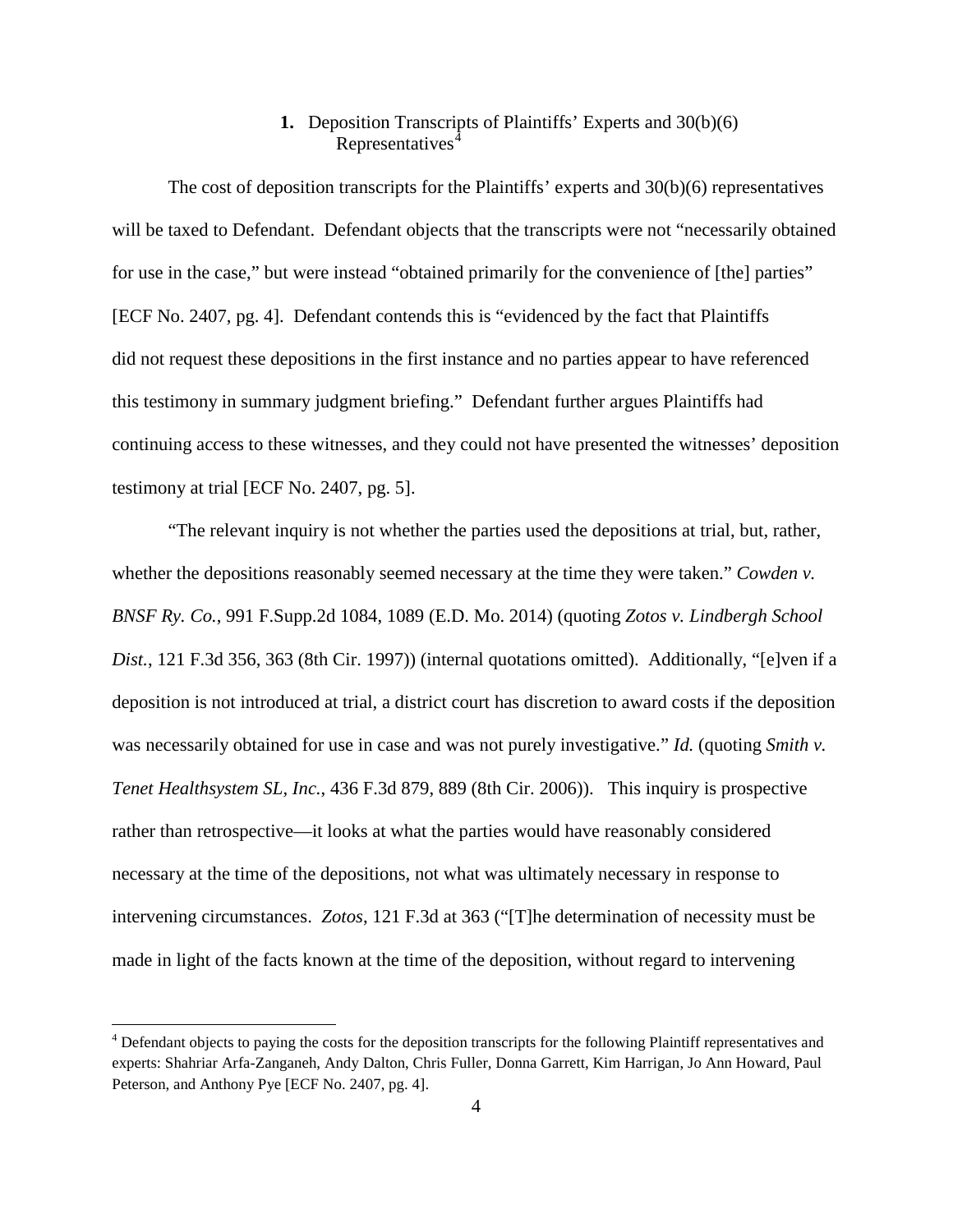developments that later render the deposition unneeded for further use.") (internal quotations omitted) (citations omitted).

Contrary to Defendant's assertions, a party's decision to utilize deposition testimony in summary judgment briefing is merely evidence of necessity—opting not to do so does not necessarily imply a lack of necessity within the meaning of § 1920(2). *See Emmenegger v. Bull Moose Tube Co.*, 33 F.Supp.2d 1127, 1134 (E.D. Mo. 1998) ("Although use of a deposition at trial is direct evidence of its necessity, a deposition unused at trial may still fall within § 1920's ambit if it was reasonably necessary in preparing the case."). Additionally, while the Plaintiffs' continued access to these witnesses could in theory provide Plaintiffs with answers they sought from such witnesses, access alone does not make the Plaintiffs' possession of the deposition transcripts unnecessary. Plaintiffs still needed an official record of what their experts and personal representatives said during their depositions should they be called as witnesses. Further, at the time the depositions were taken, Plaintiffs could have reasonably believed the transcripts were necessary to utilize the information to anticipate and defend against arguments put forth by the Defendants throughout the course of the litigation. *See Cowden*, 991 F.Supp.2d at 1088 ("Plaintiff correctly predicted Defendant would use his deposition for impeachment purposes. Thus, it was reasonably necessary for Plaintiff to possess a copy of the deposition.").

Because Defendant has failed to rebut the presumption that the prevailing party is entitled to receive all of their costs, the Defendant will be taxed the costs of deposition transcripts for the Plaintiffs' expert witnesses and 30(b)(6) representatives. *See In re Derailment Cases*, 417 F.3d 840, 844 (8th Cir. 2005).

5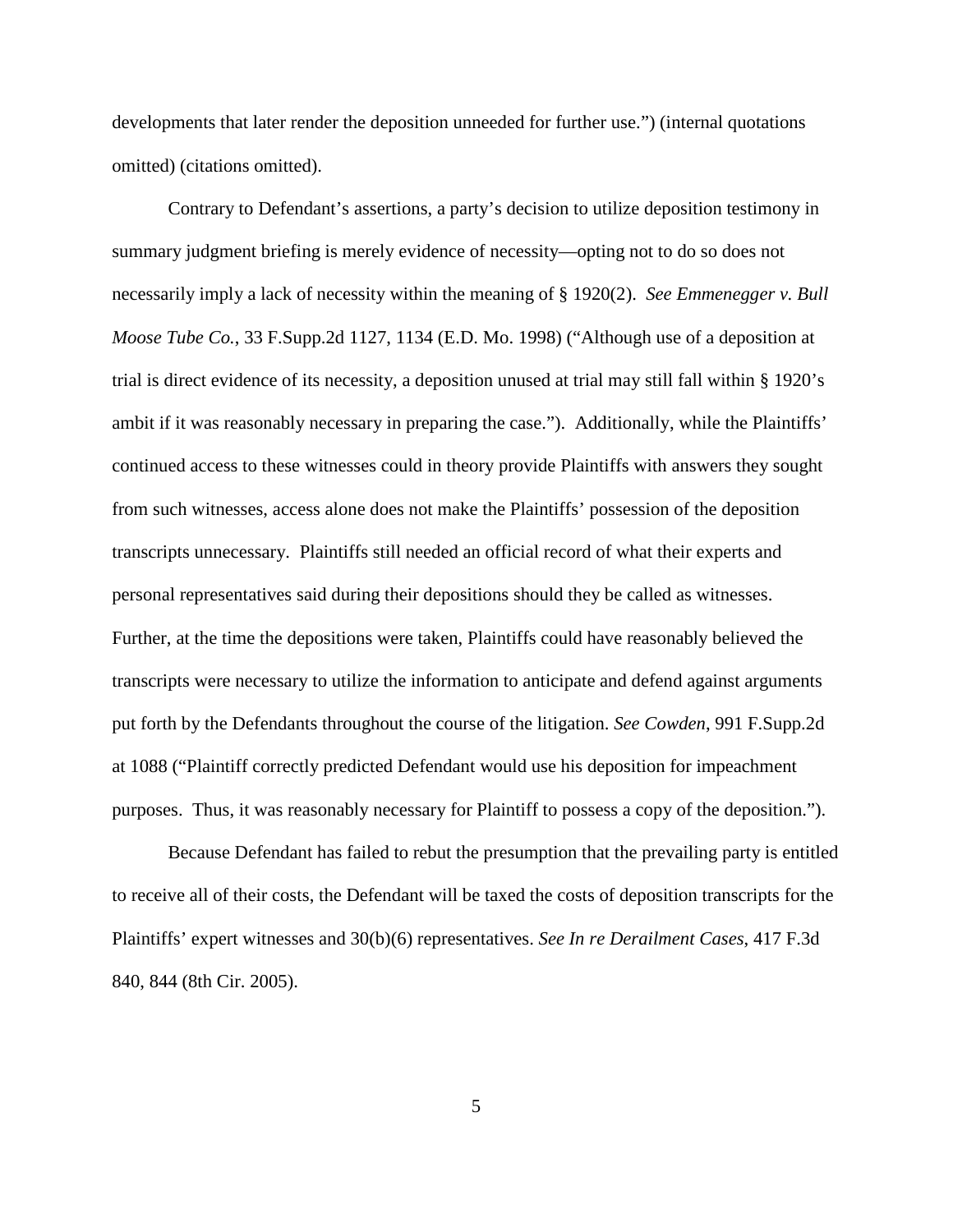# **2.** Deposition Transcripts for the Plaintiffs' "Other witnesses relevant to this case $"$ <sup>[5](#page-5-0)</sup>

The costs of the deposition transcripts for the "other witnesses relevant to this case" to which Defendant objects shall be taxed against Defendant. While the necessity of their testimony may at this point seem of tenuous relevance, at the time the depositions were taken, all of the individuals to whom Defendant objects were listed on Defendant's witness list. *Brookins v. Wissota Promoters Assoc.*, No. A3-00-06, 2001 WL 629258, at \*5 (D.N.D. Feb. 15, 2001) (explaining that, where a witness is listed on a party's witness list, obtaining their deposition transcript can be considered relevant and necessary) (citing additional cases); *see also Manildra Mill. Corp. v. Ogilvie Mills, Inc.*, 76 F.3d 1178, 1184-85 (Fed. Cir. 1996) (affirming a finding of the lower court that the deposition transcripts were necessary where witnesses were on a party's may call list); *Maris Distrib. Co. v. Anheuser-Busch, Inc.*, 302 F.3d 1207, 1225 (11th Cir. 2002) (finding that listing witnesses on a witness list indicates a need for a party to obtain deposition transcripts for cross-examination purposes). If, at the time of their depositions, Plaintiffs were aware of the possibility those witnesses may be called at trial, even if intervening circumstances or otherwise rendered their testimony unnecessary, it cannot be said Plaintiffs' procurement of their deposition transcripts would have been at that time unnecessary within the meaning of §1920(2). *See Cowden*, 991 F.Supp.2d at 1088 (quoting *Zotos*, 121 F.3d at 363)*.* If there was a possible need to cross-examine those witnesses or to prepare arguments to rebut assertions the witnesses may have made during their depositions, then a copy of the deposition would be a necessary tool in effectuating that purpose. *See Brookins*, 2001 WL 629258, at \*5 (finding

 $\overline{a}$ 

<span id="page-5-0"></span> $<sup>5</sup>$  Defendant objects to paying the costs for the deposition transcripts for the Plaintiffs' "other witnesses relevant to</sup> this case" as follows: Donna Botkin, Steven Bott, Dino Cannella, Scott Giuliano, Matthew Harlan, Herbert Lemmer, David Pisarkiewicz, Shar Reinhold, and Bruce Talen [ECF No. 2407 at 5].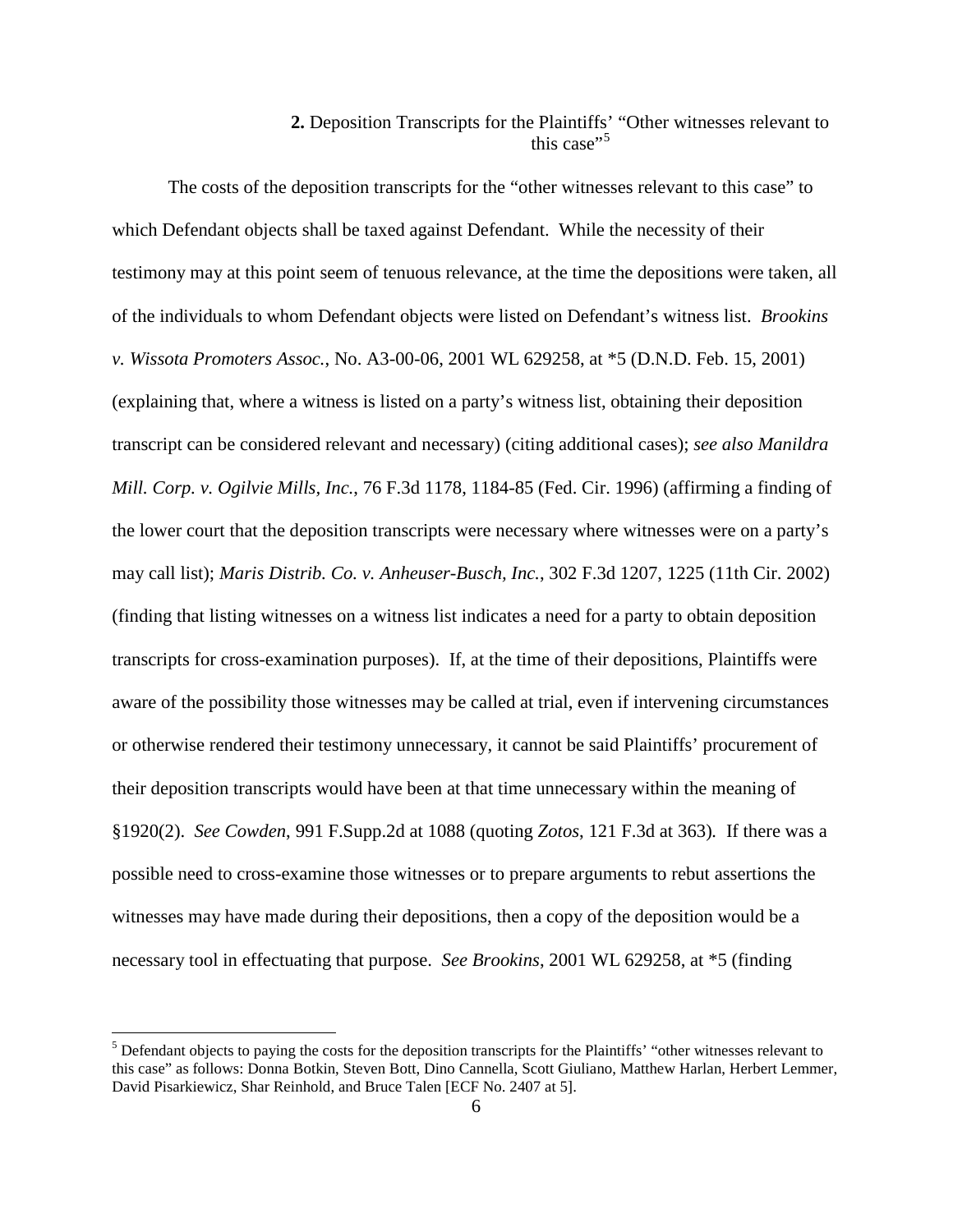deposition transcripts necessary where they may be needed to guide witness testimony and to object to improper cross-examination or impeachment).

Additionally, notwithstanding Defendant's contentions, it is not the Plaintiff's burden to explain the necessity of obtaining deposition transcripts; it is incumbent upon the objecting party to rebut the presumption the prevailing party is entitled to recover *all* of its costs. *See Cowden*, 991 F.Supp.2d at 1087 (quoting *In re Derailment Cases*, 417 F.3d 840, 844 (8th Cir. 2005)). Defendant has failed to do so. The Defendant will be taxed the costs of the deposition transcripts for Plaintiffs' "other witnesses relevant to this case."

## *ii. Hearing Transcripts*

Because this Court is persuaded of the necessity of some of the Plaintiffs' requested hearing transcripts, the costs for such transcripts shall be awarded as discussed *infra.* Hearing transcripts are recoverable as costs under § 1920(2) if they are necessarily obtained for use in the case. *See Moore v. Moore*, 111 Fed. App'x. 436, 439 (8th Cir. 2004) (affirming an award for costs of a preliminary hearing transcript). However, what qualifies as "necessarily obtained" with respect to a hearing transcript has been left unclear in the Eighth Circuit. In order to explicate a clearer line with which to distinguish the recoverability of a given hearing transcript, this Court finds the deposition transcript inquiry to be appropriately analogous: whether the hearing transcripts reasonably seemed necessary at the time they were obtained. *See Zotos*, 121 F.3d 356 (applying similar language to deposition transcript cost recovery).

Defendant argues none of the Plaintiffs' ten requested hearing transcripts were necessary because they were all of hearings resulting in written orders [ECF No. 2407, pg. 6]. This argument is meritless; countless remarks, oral agreements, expositions of legal theories, and more could be discussed at any given hearing which may not work their way into a final written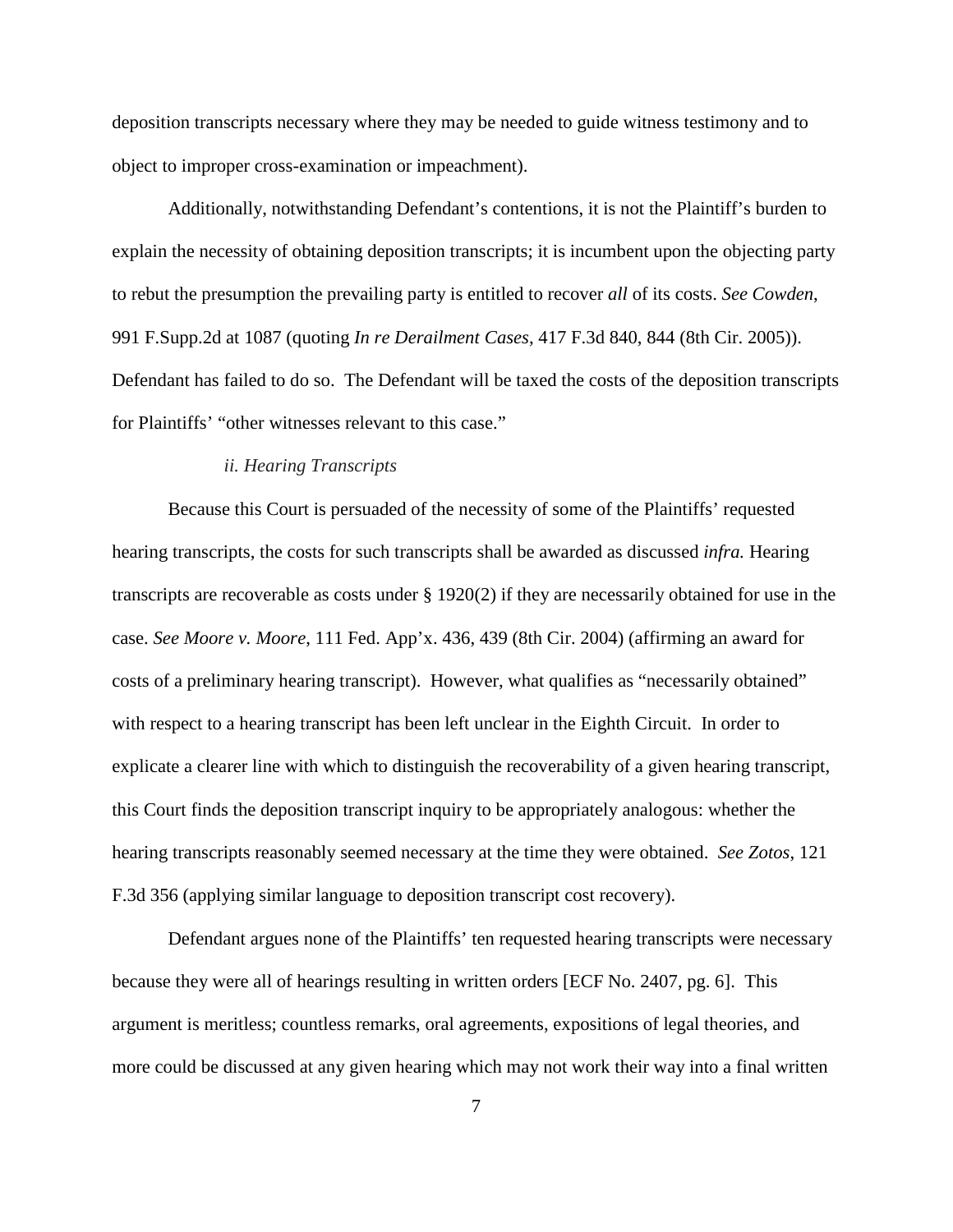order. The mere existence of a written order following a hearing does not nullify all conceivable need for a transcript of the hearing.

Those issues aside, hearing transcripts numbers 1 through 5, as listed in Plaintiffs' Reply in Support of their First Amended Bill of Costs [ECF No. 2433, pgs. 6-9], shall not be allocated to Defendant, as they cannot be said to have been "necessarily obtained" within the meaning of § 1920(2).<sup>[6](#page-7-0)</sup> Plaintiffs assert generally these transcripts were "essential to maintaining a proper record of the proceedings, drafting briefs, and preparing for trial" [ECF No. 2395, pg. 6]. With respect to the June 21, 2011 transcript, Plaintiffs offer no compelling explanation, following Defendant's objections, as to how the transcript was reasonably necessary at the time it was obtained; Plaintiffs simply assert they "consulted the transcript" and "used the Court's remarks in pleadings" [ECF No. 2433, pg. 7]. This particular use is more properly considered a convenience rather than a necessity, and thus this cost shall not be awarded. *See McDowell v. Safeway Stores, Inc.*, 758 F.2d 1293, 1294 (8th Cir. 1985) ("[T]he court should determine that transcripts were not obtained primarily for the convenience of parties but were necessary for use in the case.").

As for the January 3, 2014 hearing transcript, Plaintiffs appear to have obtained a transcript in anticipation of yet unraised legal issues or trial complications [ECF No. 2433, pg. 7]. Such uncertainty in the need for a transcript does not rise to the requisite level of reasonable necessity at the time the transcript was acquired, as there was no indication Defendant might breach an agreement made in open court. Furthermore, the costs of the June 9, 10, and 17, 2014

<u>.</u>

<span id="page-7-0"></span> $6$  Transcripts 1-5 are: (1) 6/21/11 Rule 16 Conference, (2) 1/3/14 Hearing Regarding Depositions of Criminal Defendants, (3) 4/28/14 Hearing on Plaintiffs' Motion to Strike National City Bank's Failure to Mitigate Damages Defense and Quash its Subpoena, (4) 6/9/14-6/10/14 Hearings Regarding Plaintiffs' Motion to Compel 30(b)(6) Testimony from National City Bank, and (5) 6/17/14 Telephone Hearing Regarding Plaintiffs' Motion to Compel 30(b)(6) Testimony from National City Bank.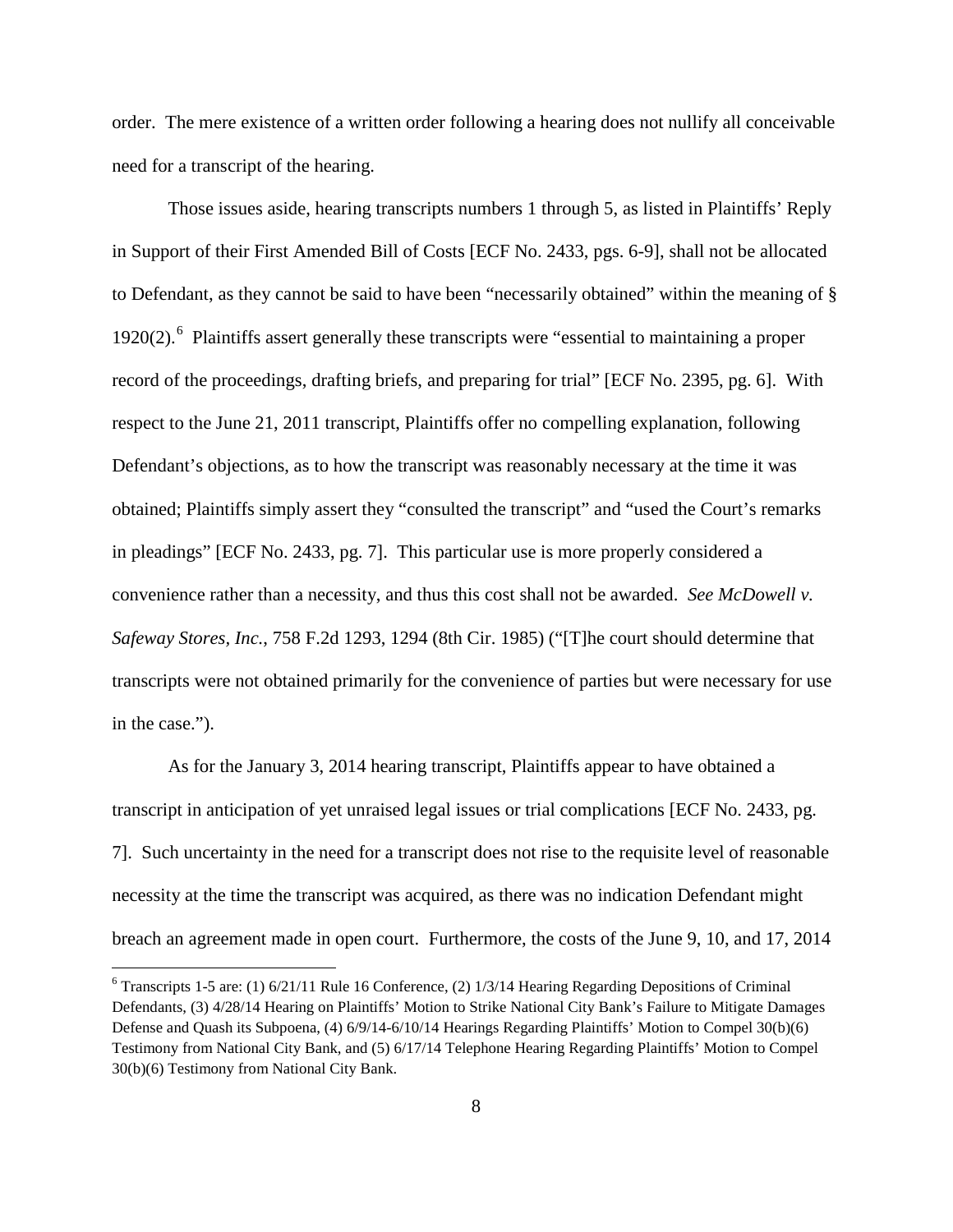transcripts will not be taxed to Defendant for the same reason: a transcript for the purpose of holding Defendant to an agreement that there is no evidence they intended to breach renders the transcript not reasonably necessary at the time it was obtained.

Because transcripts 1-5 were not reasonably necessary at the time they were obtained, Plaintiffs' requested costs for hearing transcripts for those dates shall not be taxed to Defendant.

However, hearing transcripts numbers 6-10, as listed in the Plaintiffs' Reply in Support of their First Amended Bill of Costs [ECF No. 2433, pgs. 9-12], shall be taxed to Defendant, as Plaintiffs have demonstrated a degree of necessity for those transcripts which has not been successfully rebutted by Defendant.<sup>[7](#page-8-0)</sup> The November 12, 2014 hearing covered numerous, complex motions—so many that maintaining orderly and accurate personal notes of the hearing would have been cumbersome, if not impossible, while also attempting to retain some degree of efficiency in the proceeding. Further, any written order would likely not have addressed every significant detail raised throughout the course of the hearing. As such, the transcript was reasonably necessary at the time it was obtained, and costs shall be taxed to Defendant.

The November 24 and 25, 2014 *Daubert* hearing transcripts were also reasonably necessary at the time they were obtained. As Plaintiffs point out, this Court made both oral and written statements at the hearing on the admissibility and scope of expert testimony, some of which were inconsistent, and "Plaintiffs needed to compare the hearing transcript to the Order to understand where, if at all, there were conflicting statements" [ECF No. 2433, pg. 9]. Additionally, because it was only a matter of weeks between this hearing and the December

 $\overline{a}$ 

<span id="page-8-0"></span><sup>&</sup>lt;sup>7</sup> Transcripts 6-10 are: (6) 11/12/14 Hearing Regarding Plaintiffs' Motion for Leave to Amend the Complaint, Plaintiffs' Motion to Compel 30(b)(6) Testimony from National City Bank, National City Bank's Motion to Compel Plaintiffs' Production of Settlement Documents, and Plaintiff SDR's Motion for In Camera Review and to Compel Production of Non-Privileged Documents; (7) 11/24/14-11/25/14 *Daubert* Hearing; (8) 12/17/14-12/19/14 Summary Judgment Hearing; (9) 1/26/15-1/28/15, 1/30/15 Pretrial Conference; (10) 2/3/15-2/4/15 Rule 104 Summary Exhibit Hearing.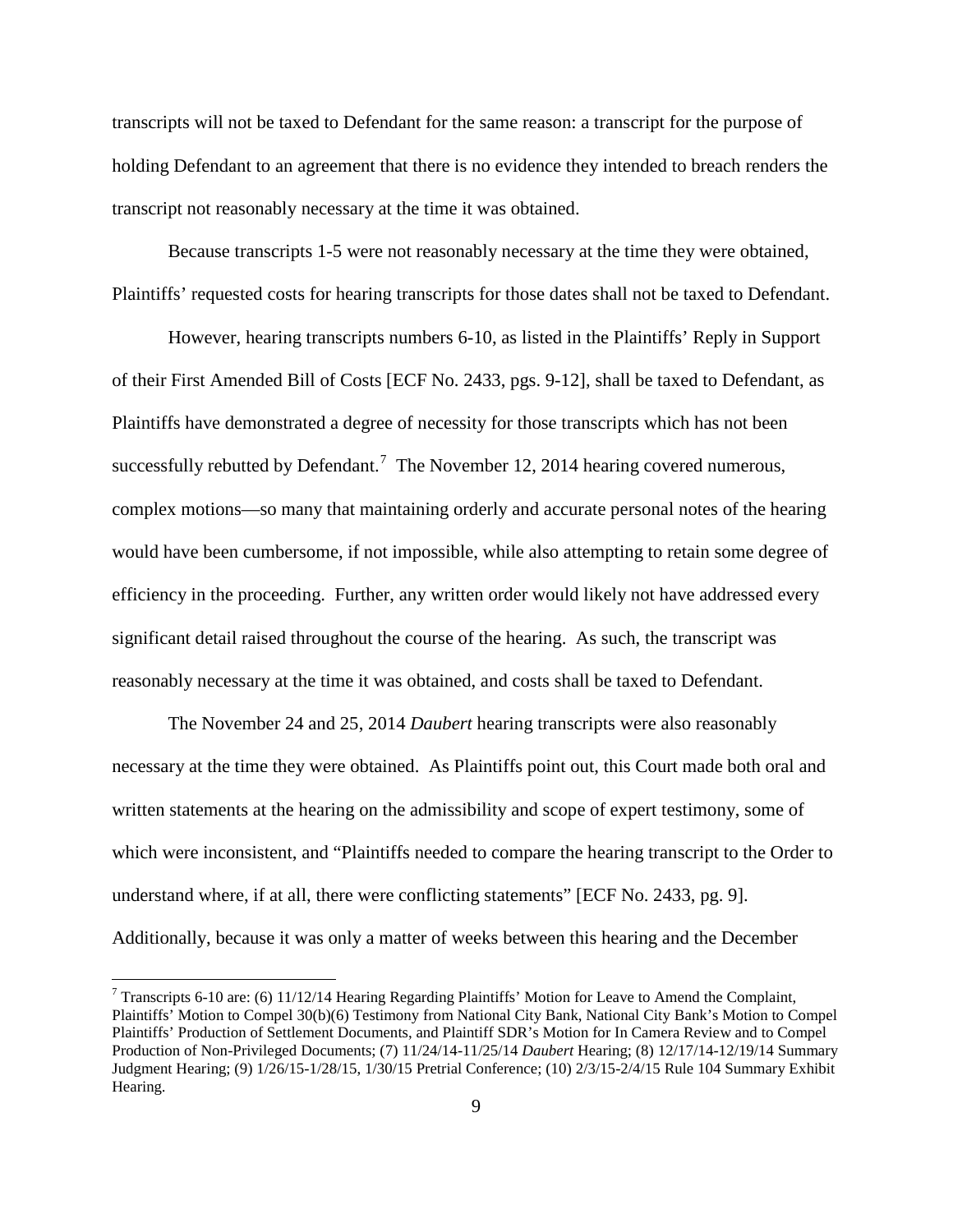summary judgment hearing, the cost of expediting the transcripts is reasonable and taxable to the Defendant.

The transcript of the summary judgment hearing on December 17 through 19, 2014 is similarly taxable to Defendant as having been reasonably necessary at the time it was obtained. This hearing was long, complex, and covered numerous topics and arguments. Furthermore, the temporal proximity of the hearing to various deadlines, including the pre-trial conference and the trial itself, illustrates the reasonable necessity of obtaining a transcript, and additionally warrants the cost associated with an expedited production.

The pre-trial conference transcripts from January 26, 27, 28, and 30, 2015 were also reasonably necessary at the time they were obtained. This four day proceeding contained numerous rulings, objections, withdrawn objections, and more, in which it would have been impracticable to have sufficiently utilized another less accurate method of recording the developments, particularly so near in time to trial.

Finally, the February 3 and 4, 2015 Rule 104 Summary Exhibit Hearing transcripts are similarly recoverable as being reasonably necessary at the time they were obtained. The rationale supporting their recovery would be largely duplicative of that supporting recovery for the previous transcripts, with the exception, as Plaintiffs note, that this Court, as well as the parties, relied on the transcript for its accuracy. This fact serves to illustrate the practical necessity of a transcript in a case of this magnitude and complexity.

For the aforementioned reasons, \$11,251.10 will be taxed to the Defendant for the costs associated with the Plaintiffs' acquisition of reasonably necessary hearing transcripts.

*iii. Daily Trial Transcripts*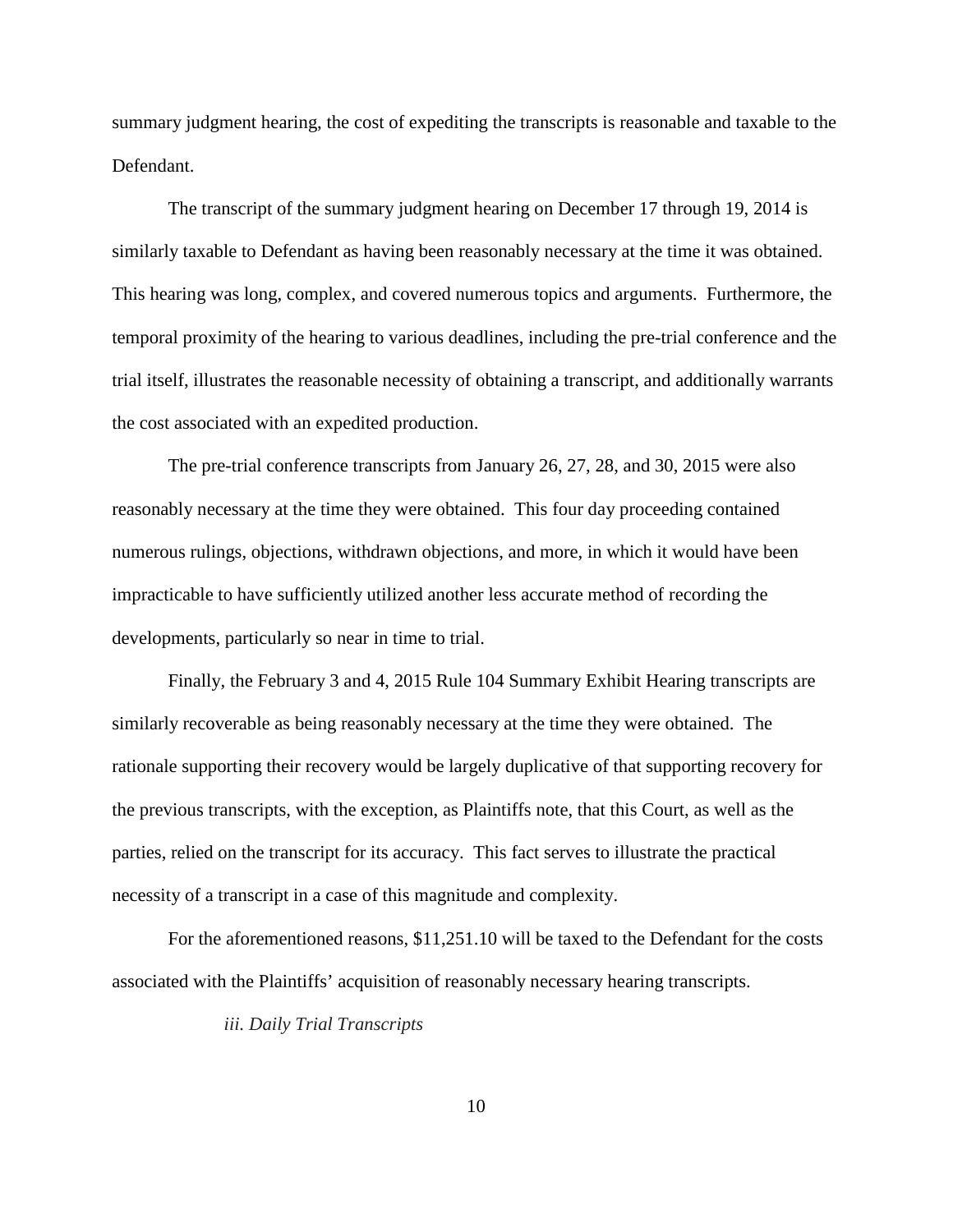The costs of the daily trial transcripts will be taxed to Defendant as having been necessarily obtained for use in the case. *McDowell*, 758 F.2d at 1294.Plaintiffs argue the daily trial transcripts were necessary as a result of the length and complexity of the trial, the parties and the court extensively relied on the transcripts, and the trial transcripts were utilized heavily in post-trial briefing [ECF No. 2433, pgs. 12-15]. In response, Defendant cites a string of Missouri district court cases refusing to tax costs for daily trial transcripts [ECF No. 2407, pgs. 7-8]. However, Defendant does not object to *McDowell*'s general proposition that trial transcripts are taxable where they are necessarily obtained [ECF No. 2407 at 8], they merely note that trial transcripts "are not *ordinarily* 'necessary.'" (emphasis added). All of the cases Defendant cites are cases in which the trials lasted no longer than a week and a half, as can be gleaned either from the express language of the opinions or from the diminutive costs associated with the daily trial transcripts discussed therein. *See, e.g.*, *Emennegger*, 33 F.Supp.2d at 1138 (nine day trial); *Avante Int'l Tech. Corp. v. Premier Election Solutions, Inc.*, No. 4:06CV0978 TCM, 2009 WL 3259613 (E.D. Mo., 2009) (six day trial).

Conversely, the instant trial spanned over four weeks, covered numerous issues, the testimony of dozens of witnesses, the introduction of an extensive array of evidence, and more. Plaintiffs cite to a series of cases at both the district and circuit court levels awarding or affirming costs of daily trial transcripts on theories regarding the length and complexity of the case, on the heavy reliance of parties and courts, on their use in post-trial briefing, and more. *See United Int'l Holdings, Inc. v. The Wharf (Holdings) Ltd.*, 174 F.R.D. 479, 484 (D. Colo. 1997) (permitting the recovery of costs for trial transcripts given the length and complexity of the case); *Commerce Oil Refining Corp. v. Miner*, 198 F. Supp. 895, 897 (D.R.I. 1961 (same); *Perks v. Town of Huntington*, 331 Fed. Appx. 769, 770 (2d Cir. 2009) (affirming an award of daily trial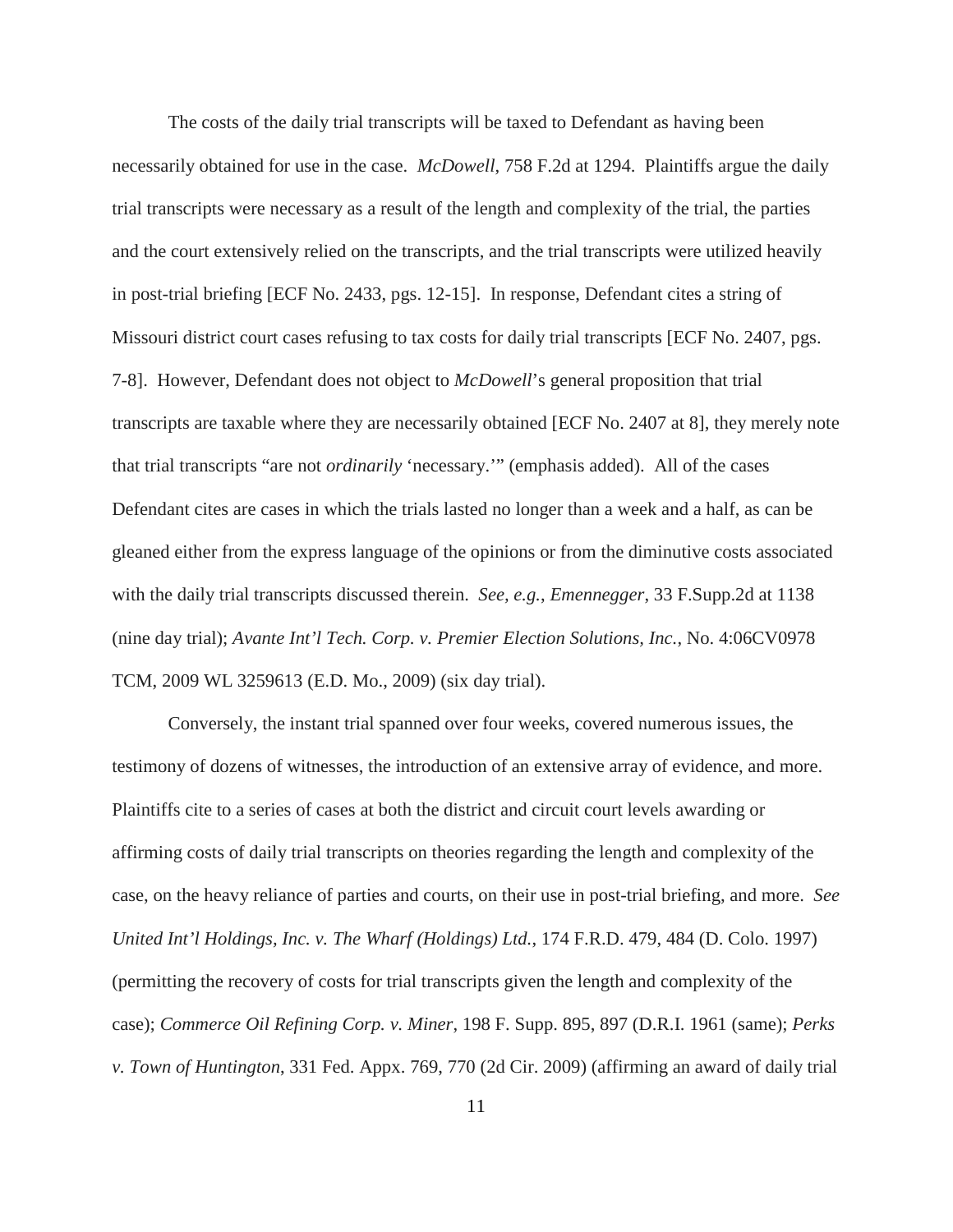transcripts because the court and parties extensively relied on them); *Majeske v. City of Chicago*, 218 F.3d 816, 825 (7th Cir. 2000) (same); *Baker v. John Morrell & Co.*, 263 F. Supp. 2d 1161, 1207-08 (N.D. Iowa 2003) (taxing costs for daily trial transcripts where they were used in posttrial motions). Each of these rationales for taxing the costs of daily trial transcripts were observable in this case. As both parties concede, daily trial transcripts are taxable where they are necessarily obtained for use in the case, and a long and complex case such as this serves as a clear exemplification of the necessity anticipated by § 1920(2).

For these reasons, \$29,584.15 will be taxed to Defendant for costs associated with the Plaintiffs' acquisition of daily trial transcripts.

## *C.**§ 1920(3) – Witness Fees and Disbursements*

The full \$35,421.34 cost associated with witness fees for attending depositions and trial shall be taxed to Defendant without exception for Plaintiffs' 30(b)(6) witnesses. The Supreme Court has explained "§ 1821 specifies the amount of the fee that must be tendered to a witness, § 1920 provides that the fee may be taxed as a cost, and Rule 54(d) provides that the cost shall be taxed against the losing party unless the court otherwise directs." *Crawford Fitting Co. v. J. T. Gibbons, Inc.*, 482 U.S. 437, 441 (1987). As Defendant notes, the term "witness" in § 1821 required further definition, and correctly identifies the existence of the "party witness exception" barring recovery of witness fees for parties to a lawsuit. *See Haroco, Inc. v. Am. Nat'l Bank & Trust Co.*, 38 F.3d 1429, 1442 (7th Cir. 1994) (identifying the "general rule" that parties may not normally collect witness fees); *Hodge v. Seiler*, 558 F.2d 284, 287 (5th Cir. 1977) (same); *EEOC v. Convergys Customer Mgmt. Grp. Inc.*, No. 4:04-CV-846 CAS, 2006 WL 2345541, at \*7 (E.D. Mo. July 7, 2006) (same, citing *Haroco*), *aff'd*, 491 F.3d 790 (8th Cir. 2007). However, Plaintiffs have identified a series of cases limiting the applicability of the party witness exception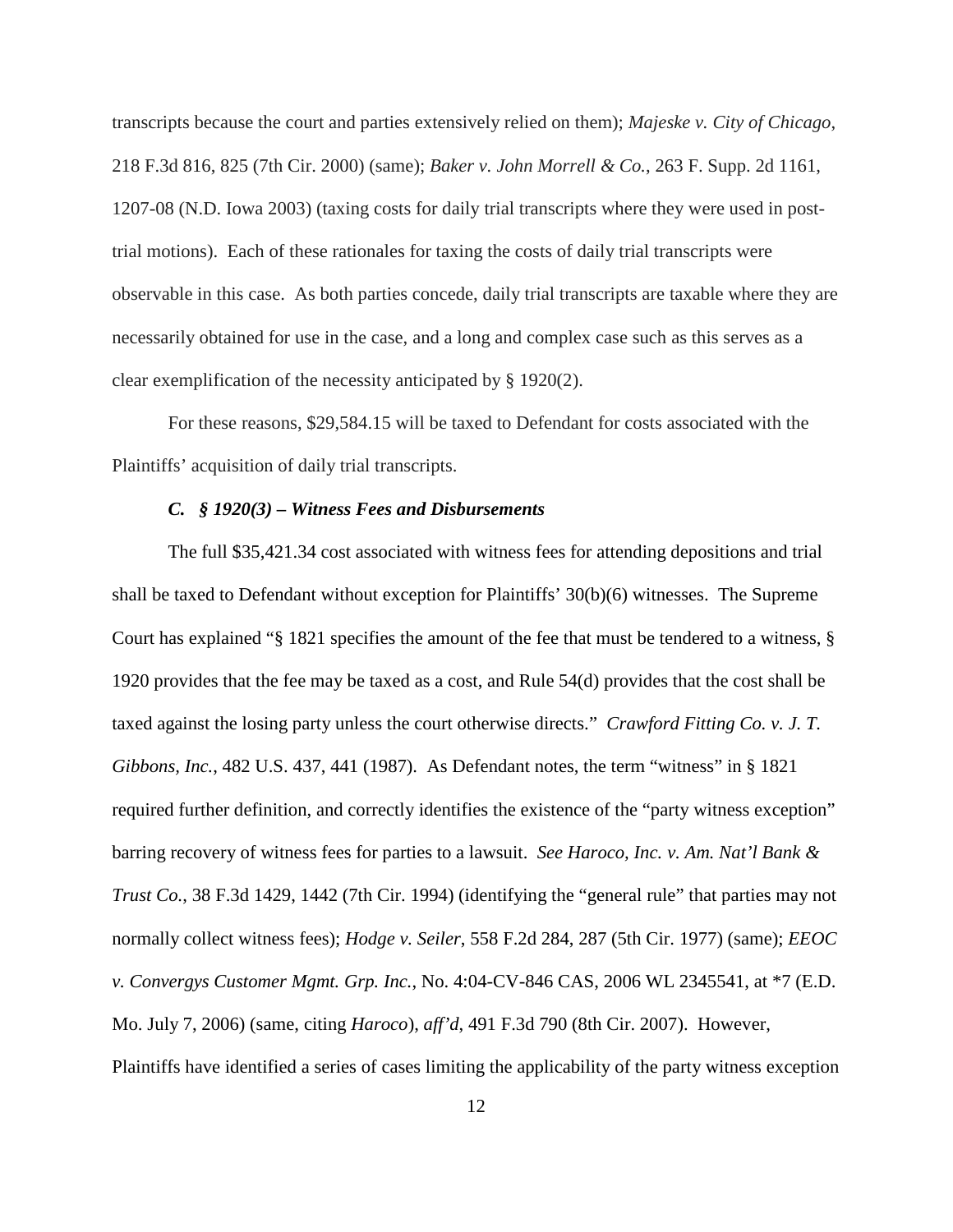to only those party witnesses who are named parties or parties in interest [ECF No. 2433 at 16]. *See, e.g.*, *Canal Barge Co. v. Commonwealth Edison Co.*, No. 98 C 0509, 2003 WL 1908032, at \*5 (N.D. Il. Apr. 18, 2003) (taxing costs for witness fees of corporate representatives); *Gelda v. R.O.I. Enterprises, Inc.*, 581 F.Supp. 553, 555 (E.D. Mo. 1984) (taxing witness fees where the officer/director testifying for a party corporation was not "personally involved in the litigation.").

This Court is persuaded by Plaintiffs' argument that *New Jersy Mfrs. Ins. Grp. v. Electrolux, Inc.*, No. CIV.A.10-1597 AET, 2013 WL 5817161, at \*10 (D.N.J. Oct. 21, 2013), the sole case cited by Defendant for the proposition that 30(b)(6) witnesses qualify as party witnesses, is inapplicable as being in reference to a local rule of procedure and not § 1920(3).

Because this Court finds none of the witness' fees to which Defendant objects were those of "party witnesses," the exception does not apply and the full cost of \$35,421.34 for the Plaintiffs' witness fees shall be taxed to Defendant.

### *D.**§ 1920(4) – Exemplification and Copying Costs*

### *i. Electronic Discovery Costs*

The bulk of the costs associated with the production of documents pursuant to the stipulated electronic discovery agreement shall be taxed to Defendant as "copies" necessarily obtained for use in the case. However, some costs incurred paying Plaintiffs' "support specialist" for services rendered in production of the documents shall be reduced due to the prevalence of unrecoverable costs and to the inability of this Court to parse apart some of the taxable and untaxable portions of the costs given the imprecision of the work documentation. *See Chavis Van & Storage of Myrtle Beach, Inc. v. United Van Lines, LLC*, No.

4:11CV1299RWS, 2014 WL 1729152 (E.D. Mo. May 1, 2014) (refusing to tax costs where the moving party failed to adequately separate taxable from untaxable costs in their invoices).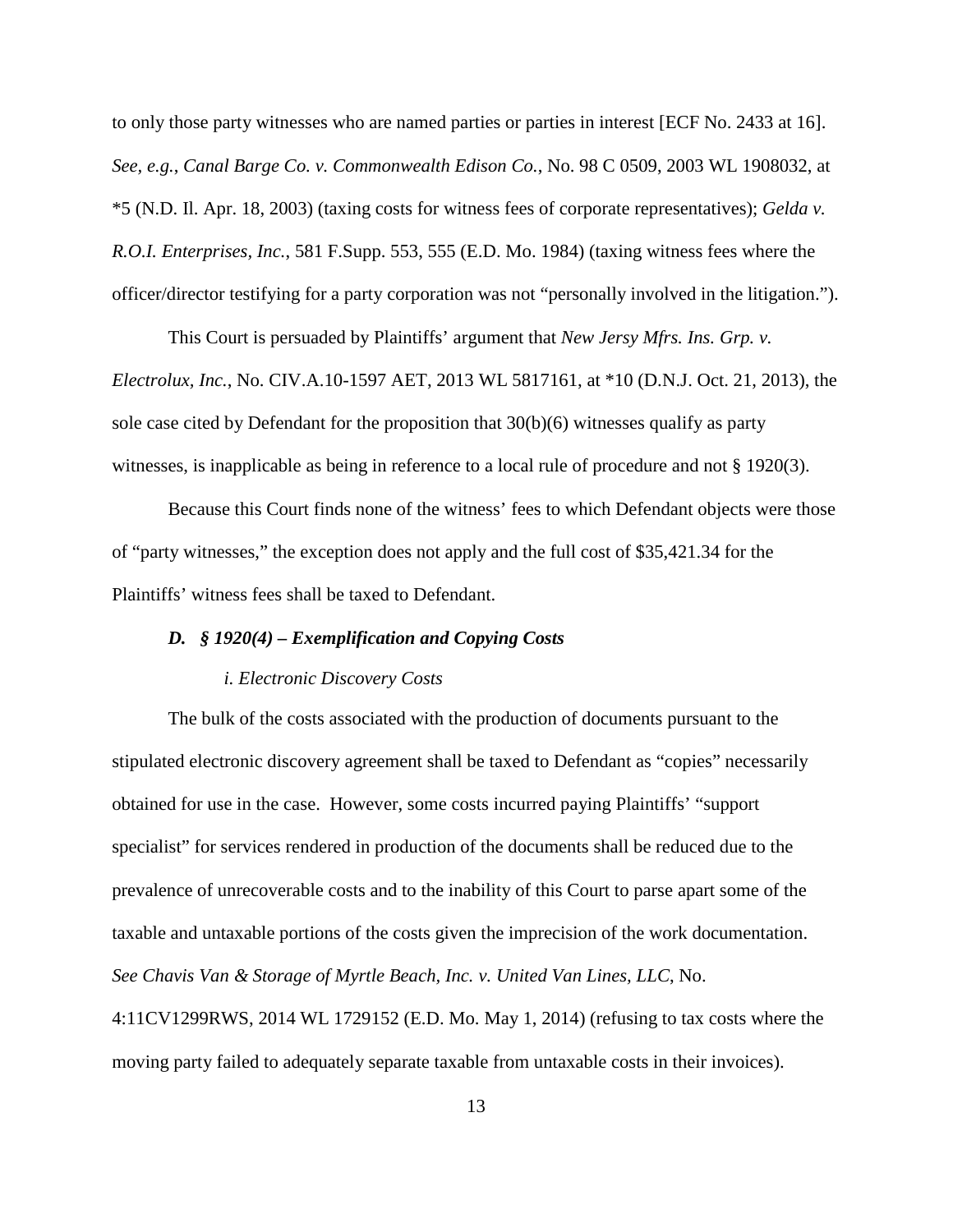As a preliminary matter, this Court is persuaded by the Plaintiffs' argument that discovery-related copying expenses, and not exclusively trial-related copying expenses, fall within the purview of § 1920(4). Following legislative history, Eighth Circuit precedent, and precedent from other circuits, this Court holds that all expenses related to copying and exemplification, whether for production in discovery or for use at trial, are taxable as costs under § 1920(4) if necessarily obtained for use in the case. *See Race Tires America, Inc. v. Hoosier Racing Tire Corp.*, 674 F.3d 158, 165 (3d Cir. 2012) (noting the legislature changed the language of § 1920(4) from "for use at trial" to "for use in the case"); *Country Vintner of North Carolina, LLC, v. E. & J. Gallo Winery, Inc.*, 718 F.3d 249, 257 (4th Cir. 2013) (same); *In re Online DVD-Rental Antitrust Litigation*, 779 F.3d 914, 927 (9th Cir. 2015) (noting the Ninth Circuit does not require a document to be introduced into the record to be recoverable as a copy); *Little Rock Cardiology Clinic v. Baptist Health*, 591 F.3d 591, 602 (8th Cir. 2009) (citing *Slagenweit*, 63 F.3d 719) (noting the Eighth Circuit has upheld awards of costs for discovery-related expenses); *Stanley v. Cottrell, Inc.*, 784 F.3d 454, 467 (8th Cir. 2015) (citing *Little Rock* with approval for the proposition that a court can properly tax discovery-related copying costs); *CBT Flint Partners v. Return Path, Inc.*, 737 F.3d 1320, 1328 (Fed. Cir. 2013) (allowing recovery of discovery-related copying costs).

This Court acknowledges the law regarding what qualifies as "making copies" within the meaning of § 1920(4) is inconsistent throughout the nation. However, in defining the term, and in the absence of prevailing Eighth Circuit precedent on this issue, this Court is persuaded by the reasoning of the Federal Circuit and the Ninth Circuit in their interpretations of § 1920(4). *See CBT Flint Partners*, 737 F.3d 1320 (permitting the taxation of discovery-related costs for the production of meta-data, imaging drives, file conversion, scanning, and load file production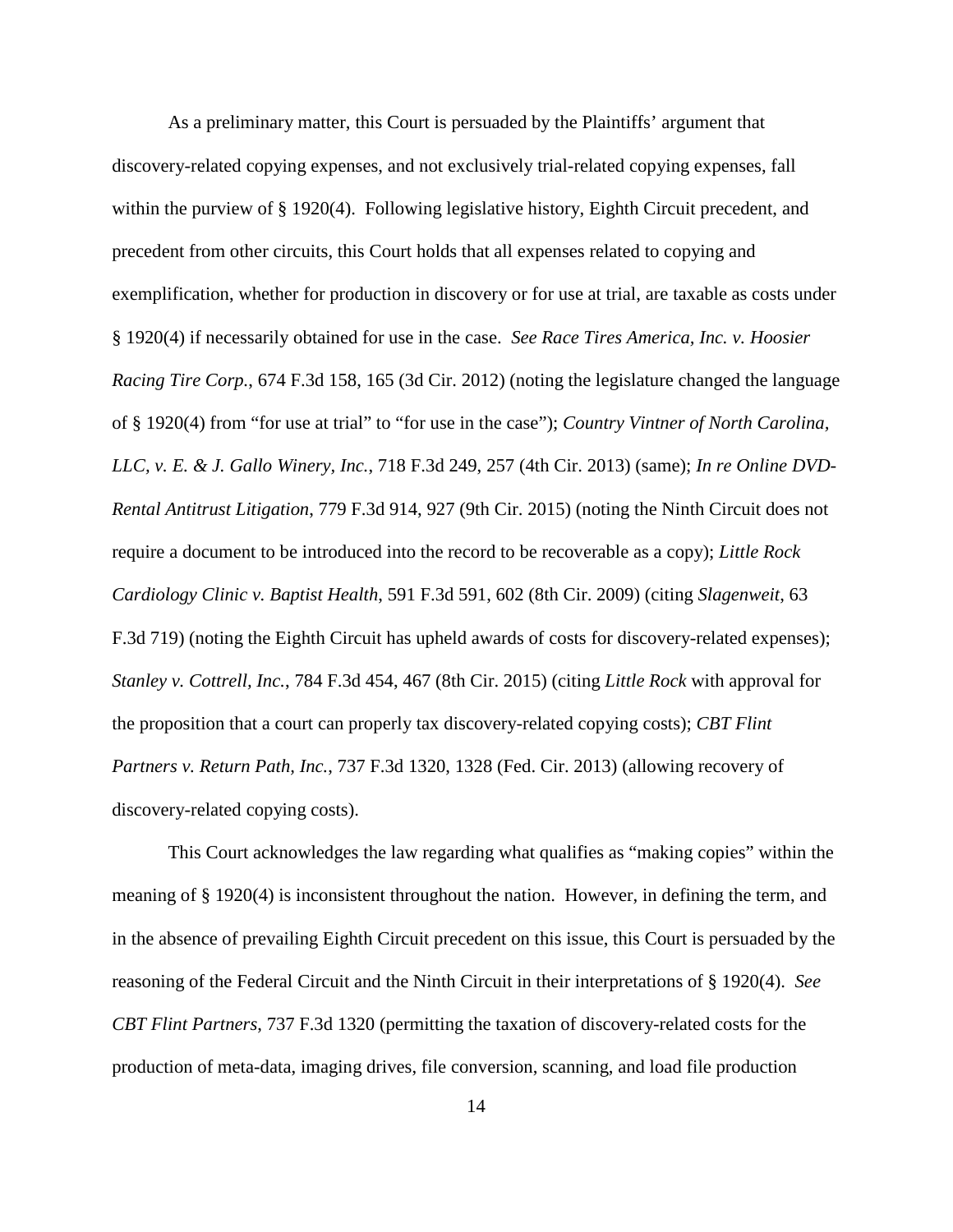where all of the above are necessary to comply with a court order or production agreement between the parties, but excluding the costs of de-duplication, coding, document review, costs of setting up the data hosting server, keyword searching, and decryption); *In re Online DVD*, 779 F.3d at 928 (permitting taxation of costs for OCR, conversion to TIFF, and citing the reasoning of the Federal, Fourth, and Third Circuits in *CBT Flint*, *Country Vintner*, and *Race Tires* for their relatively inclusive definitions of "making copies"). In order to produce a "faithful production of electronically stored information," the term "making copies" should be construed to include the movant's costs of OCR scanning, TIFF conversions, the imaging of computer storage drives, the transfer of files from one drive or disc to another, the production of load files, and the extraction or imaging of metadata where required to provide a complete copy of a file if such metadata is requested by the opposing party, but shall exclude Bates labeling as a taxable cost. *See CBT Flint Partners*, 737 F.3d 1320 (Fed. Cir. 2013); *In re DVD*, 779 F.3d at 928. While this Court does recognize the practical necessity of Bates labeling in light of the sheer volume of documents produced in this case, Bates labeling can in no way be construed as "making copies" within the plain language of § 1920(4). *See Taniguchi v. Kan Pacific Saipan, Ltd.*, 132 S.Ct. 1997, 2000 (2012) (holding courts have to construe § 1920 statute narrowly, but give the words their plain meaning). There are two primary reasons for this conclusion.

First, because the term "copies" is construed to include copies of digital documents, any process or procedures inherent in producing a completed "copy" of the final digital document must be recoverable, as the ultimate digital copy could not be completely and accurately produced but for the completion of those ancillary procedures. *See CBT Flint*, 737 F.3d at 1328. This includes things like the costs of OCR scanning, TIFF conversions, producing load files, the imaging of computer storage drives, the transfer of files from one drive or disc to another, and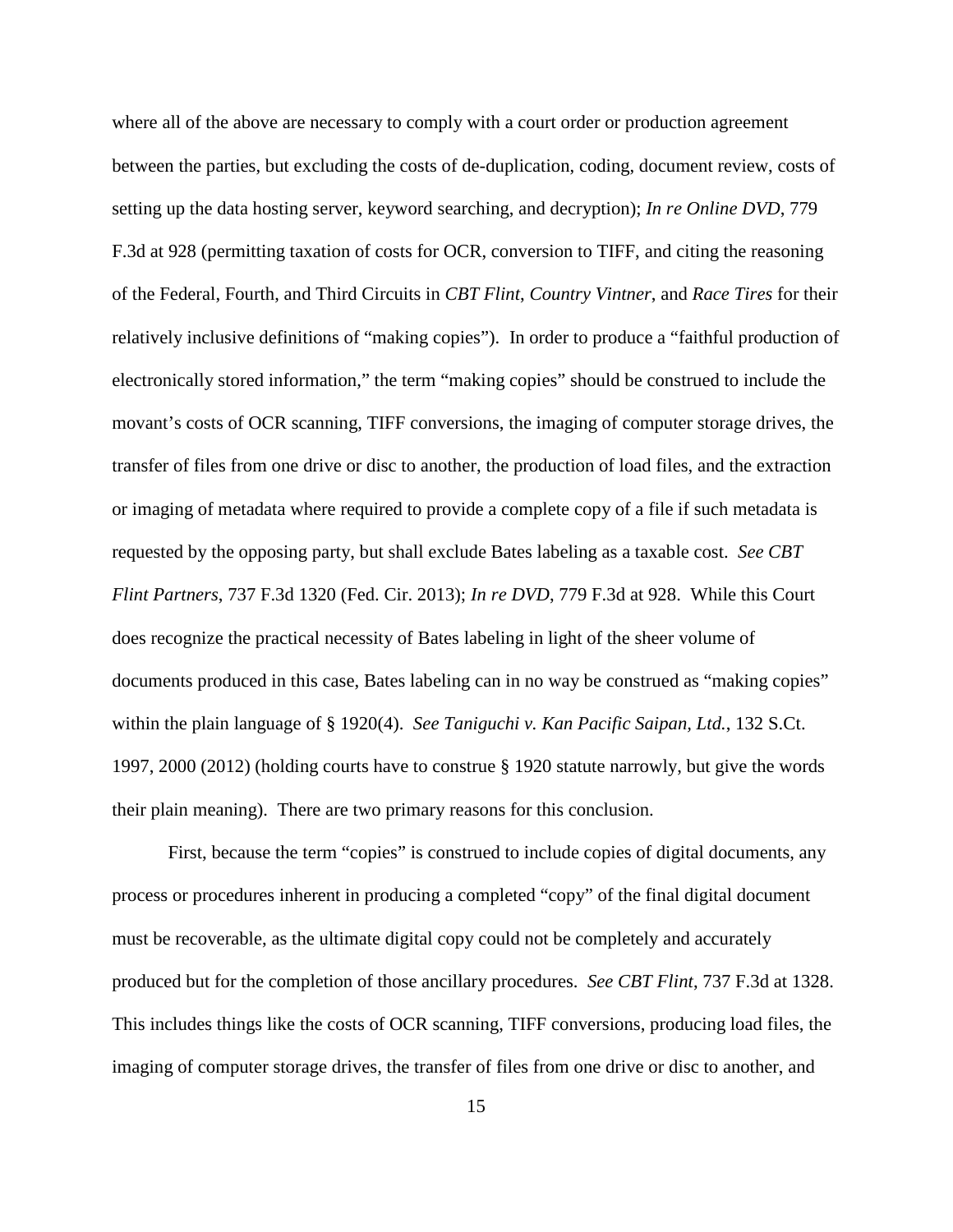the extraction or imaging of metadata. These are all examples of procedures undertaken by Plaintiffs which are implicit in the creation of a copy of a digital document, necessarily performed in order to accurately reproduce the document in accordance with a production request by Defendant and the court.

However, the costs associated with Bates labeling are not properly allocated to Defendant in this case, even in light of the tremendous volume of documents rendering such organizational procedures of practical necessity.<sup>[8](#page-15-0)</sup> Adhering to the plain meaning of the language utilized in § 1920(4), this Court cannot construe the term "copies" to include activities entirely unrelated to providing a full and complete copy of a document or other material. Bates labeling is an organizational procedure, not a method of replication.

In spite of the exclusion for Bates labeling, a relatively broader definition of "copies" including intermediary steps is generally more appropriate. Where a task or procedure is an indispensable component of producing a fair and accurate copy of a document or other "material," those costs are recoverable. This applies equally to the act of running a piece of paper through a copy machine as it does to the extraction or imaging of metadata. *See CBT Flint*, 737 F.3d at 1329. It does not follow that because the words "extraction" and "imaging" do not sound or look much like the word "copy," or that because the process of imaging a storage drive does not appear to share many characteristics with the process of running a piece of paper through a copy machine, they are somehow intrinsically different in the essential nature of the actions being performed and the results being produced.

Second, the costs of making copies were incurred pursuant to a standing order requiring Plaintiffs to produce to Defendant copies of all documents produced by Plaintiffs throughout the

<u>.</u>

<span id="page-15-0"></span><sup>&</sup>lt;sup>8</sup> Over 900,000 documents were produced by Plaintiff consisting of over 5 million pages [ECF No. 2433, pg. 20].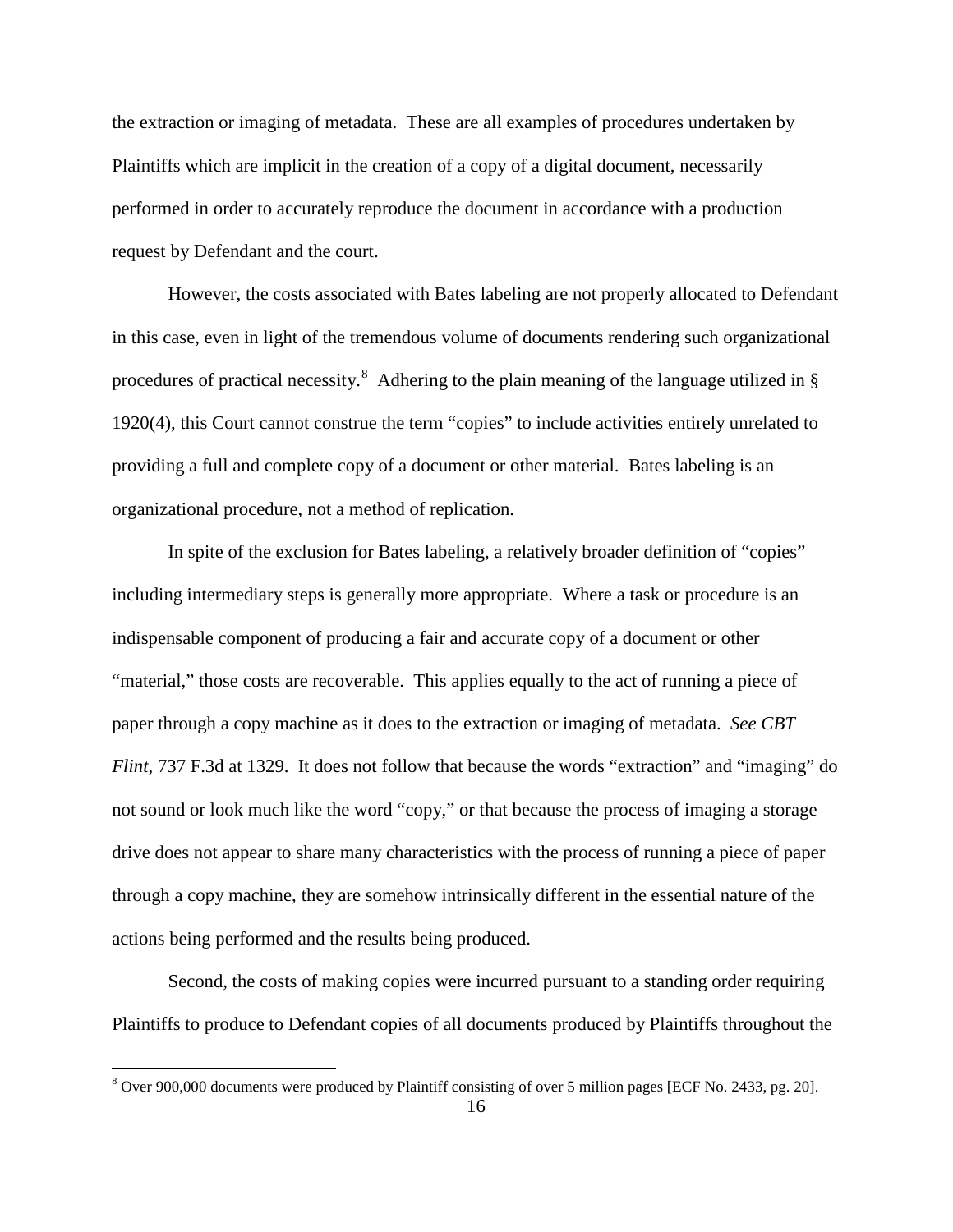course of the litigation, and also to a stipulated agreement between the parties to produce all ESI in a particularly specified manner, including all metadata [ECF No. 733]. In order to have been in compliance with both the agreement and the order, it was necessary, within the meaning of  $\S$ 1920(4), for Plaintiffs to produce copies of all documents to Defendant with their metadata intact. Although the stipulations as to the form of document production were self-imposed, the ordered document production at issue was not. As a result, there can be no argument the copies were not "necessarily obtained." *Race Tires Am., Inc*., 674 F.3d at 171, n. 11 ("[W]e have acknowledged that the costs of conversion to an agreed-upon production format are taxable as the functional equivalent of 'making copies.'"); *Country Vintner*, 718 at 260, n. 19 ("If . . . a case directly or indirectly required production of ESI-unique information such as metadata, we assume, without deciding, that taxable costs would include any technical processes necessary to copy ESI in a format that includes such information."); *In re DVD*, 779 F.3d at 928 ("When copies are made in a fashion necessary to comply with obligations such as these, costs are taxable so long as the copies are 'necessarily obtained for use in the case.'"); *CBT Flint*, 737 F.3d at 1328 ("To the extent that a party is obligated to produce (or obligated to accept) electronic documents in a particular format or with particular characteristics intact (such as metadata, color, motion, or manipulability), the costs to make duplicates in such a format or with such characteristics preserved are recoverable.").

Notwithstanding this Court's authority to tax costs for a variety of digital copying-related expenses, Plaintiff has included a small proportion of unrecoverable costs in the documentation of the work performed by their in-house technology specialist, and the Court has reduced their cost recovery accordingly.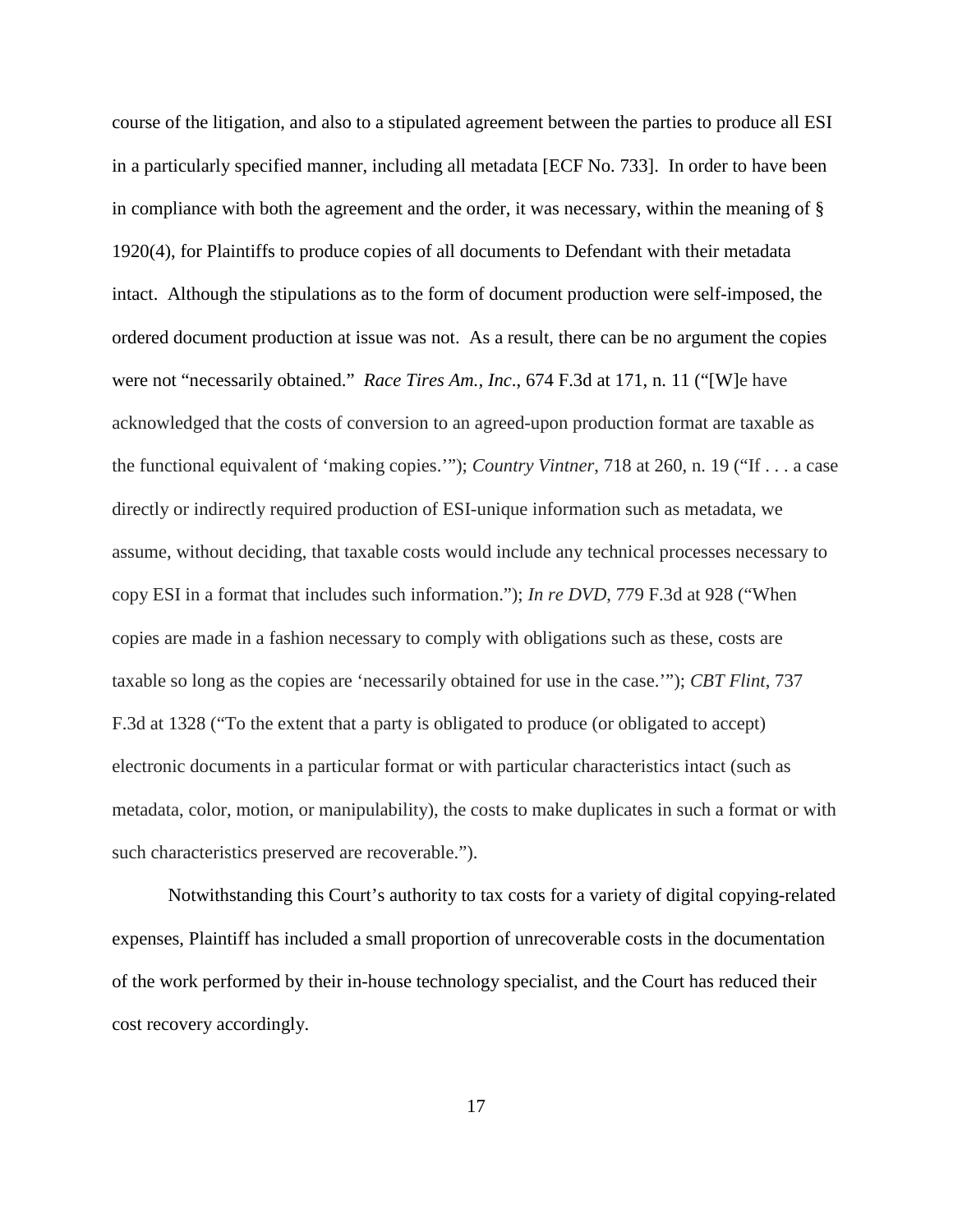Additionally, acknowledging Defendant's contention they should not be responsible for the costs incurred litigating claims against other settling defendants, the full extent of the taxable costs will be levied against PNC Bank. As Plaintiffs note, Eighth Circuit precedent explains the prevailing party is not only presumptively entitled to recover all of their costs, but the parties from whom costs are sought are jointly and severally liable for such costs [ECF No. 2433 at 22]. *See Concord Boat Corp. v. Brunswick Corp.*, 309 F.3d 494, 497-8 (8th Cir. 2002). To hold otherwise would circumvent the presumption embodied in Rule 54(d). *Id.* at 497.

In light of the foregoing, \$309,977.87 shall be taxed to Defendant for the Plaintiffs' copying costs incurred in the production of Electronically Stored Information.

### *ii. Copies of Depositions and Trial Exhibits*

 Defendant does not object to this category of costs, and therefore \$48,275.83 shall be taxed to Defendant.

# *iii. Exemplification Costs for Printing Demonstrative Exhibits, Displaying Trial Exhibits to the Jury, and Video Editing*

Because the Eighth Circuit has not clearly decided this issue, *see Crues v. KFC Corp.*, 768 F.2d 230, 234 (8th Cir. 1985), this Court is tasked with determining the proper interpretation of the term "exemplification" within the meaning of § 1920(4). The degree to which certain exhibits or expenses are recoverable as costs varies widely among the circuits. *But see Marmo v. Tyson Fresh Meats, Inc.*, 457 F.3d 748, 763-64 (8th Cir. 2006) (affirming, without discussing, an award of exemplification costs that contained "graphic and visual aids"); *compare Kohus v. Toys R Us, Inc.*, 282 F.3d 1355, 1359 (Fed. Cir. 2002) (holding that the term "exemplification" should be construed narrowly in accordance with the Black's Law Dictionary definition, which defines it simply as "[a]n official transcript of a document from public records, made in form to be used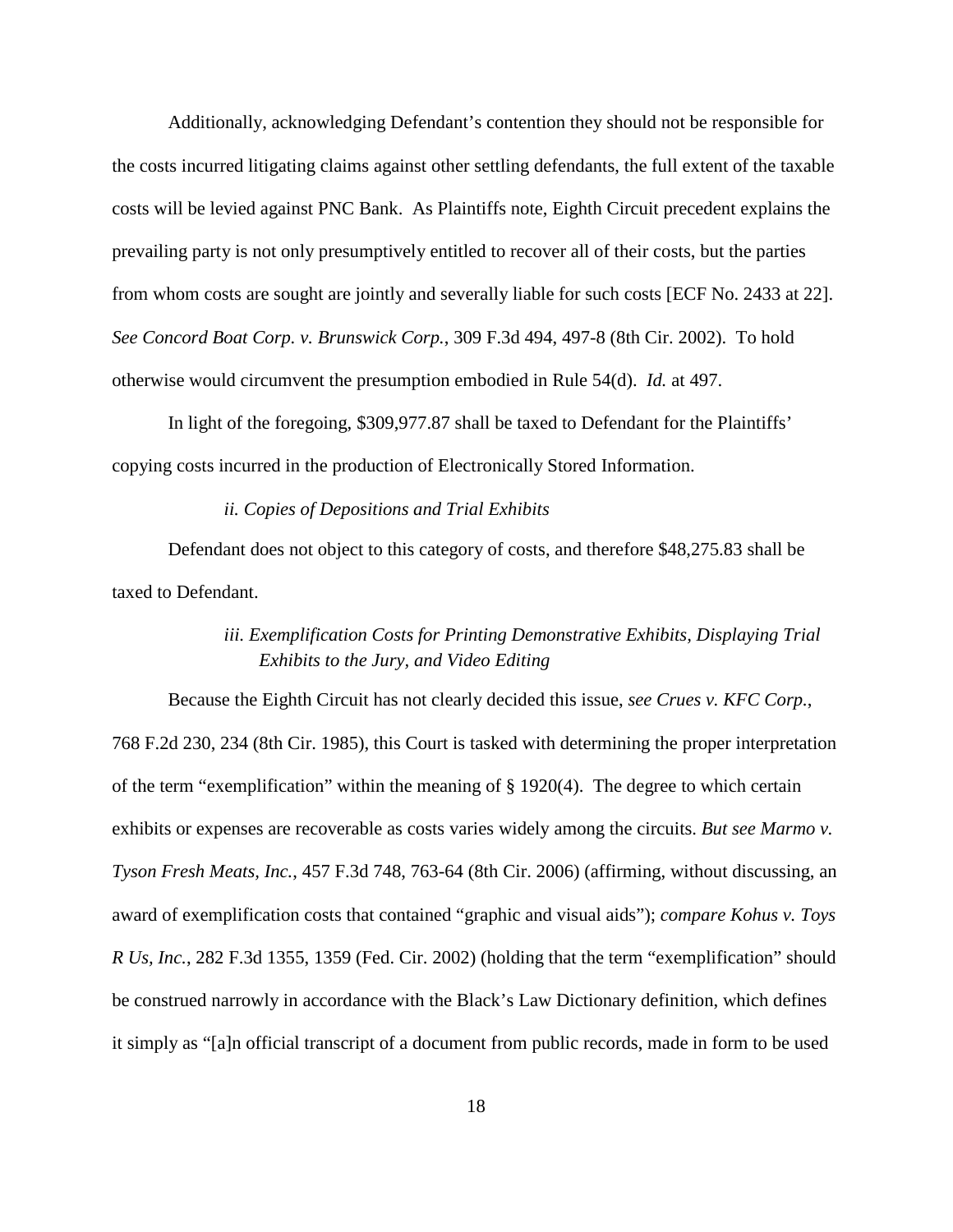as evidence, and authenticated as a true copy"); *Arcadian Fertilizer, L.P. v. MPW Indus. Services, Inc.*, 249 F.3d 1293, 1297 (11th Cir. 2001) (same); *Coats v. Penrod Drilling Corp.*, 5 F.3d 877, 891-92 (5th 1993) (same); *Summit Technology, Inc. v. Nidek Co., Ltd.*, 435 F.3d 1371, 1376-78 (Fed. Cir. 2006) (same); *with Cefalu v. Village of Elk Grove*, 211 F.3d 416, 427-429 (7th Cir. 2000) (holding that "exemplification" should be construed in accordance with its plain meaning—"to show or illustrate by example," therefore including the costs of any action or creation that "furthers the illustrative purpose" of an exhibit); *Trammel v. BASF Corp.*, No. 99C6897, 2002 WL 59114, at \*7 (N.D. Il. Jan. 14, 2002) (same); *Chemetall GmbH v. ZR Energy, Inc.*, No. 99C4334, 2001 WL 1104604, at \*30 (N.D. Il. Sept. 18, 2001) (same); *Goss Intn'l Corp. v. Tokyo Kikai Seisakusho, Ltd.*, No. C00-35LRR, 2004 WL 1234130, at \*11 (N.D. Iowa June 2, 2004).

In light of the Supreme Court's ruling in *Taniguchi*, the language of § 1920 should be given its plain meaning, and in view of *Marmo*'s tacit approval of a broader "exemplification" definition, this Court is unpersuaded by the reasoning of other circuits the interpretation of the term "exemplification" should be confined to the its narrowest legal definition. *See Taniguchi*, 132 S.Ct. at 2002 ("When a term goes undefined in a statute, we give the term its ordinary meaning."); *Marmo*, 457 F.3d at 763-64. However, limiting a party's otherwise overbroad cost recovery is the requirement that an exemplification be "necessarily obtained for use in the case." 28 U.S.C. § 1920(4); *Cefalu*, 211 F.3d at 428; *Country Vintner*, 718 F.3d at 250. As a result, Plaintiffs' costs for exemplification shall not be taxed against Defendant for reasons articulated *infra*.

## **1.** Costs of Demonstrative Exhibits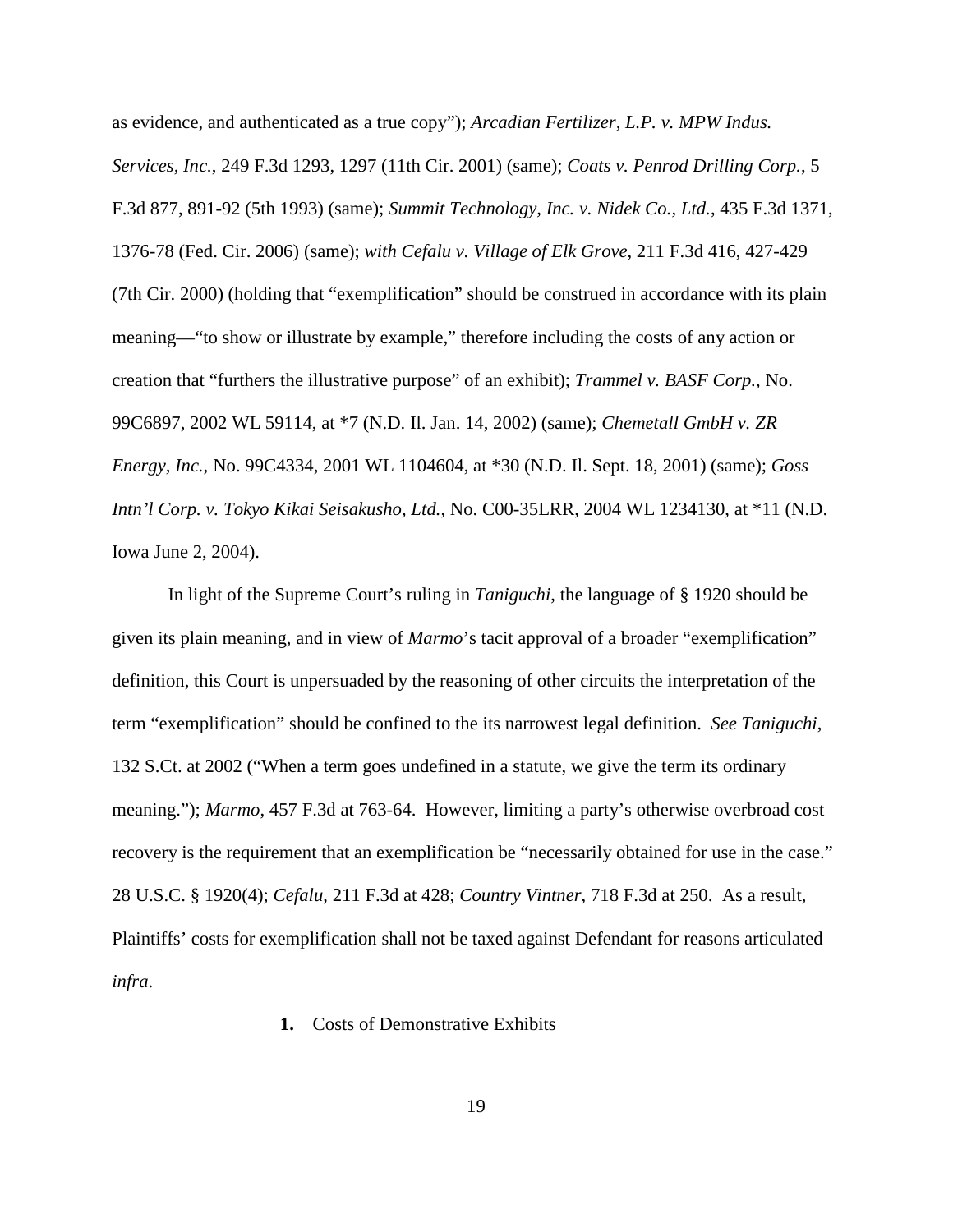Demonstrative exhibits fall within the ambit of "exemplification" under the Court's plain language interpretation of the term. By their very name, demonstrative exhibits demonstrate—or illustrate—a concept or fact to the fact finder by way of example. *See Manildra*, 878 F.Supp. at 1428, n.10 ("'Exemplification' has been interpreted to embrace all manner of demonstrative evidence, such as models, charts, photographs, illustrations, and other graphic aids.") (internal quotations omitted) (quoting reference omitted). Some circuits have explained that, in order to qualify as an "exemplification," the presentation in question must "further[] the illustrative purpose of [the] exhibit." *Cefalu*, 211 F.3d at 428.However, even if the demonstrative exhibits qualify as an exemplification, they must still have been "necessarily obtained." *Id.* (quoting § 1920(4)). Courts have interpreted the necessity requirement to exclude cost recovery for exhibits which were merely illustrative of expert testimony, other adequate evidence, or that served primarily to illustrate counsel's argument. *See Manildra*, 878 F.Supp. at 1428; *Esler v. Safeway Stores, Inc.*, 77 F.R.D. 479, 483 (W.D. Mo. 1978); *Guevara v. Onyewu*, 943 F. Supp. 2d 192 (D.D.C. 2013); *Summit Tech*, 435 F.3d at 1375, 1377.

Defendants contend this Court should do the same, while Plaintiffs cite to the *Goss*  decision which misquotes and misrepresents the Eighth Circuit's decision in *Crues.*[9](#page-19-0) Additionally, the court in *Goss* allowed the recovery of costs for exhibits simply because of the "complexity of the issues," and because "[t]he demonstrative exhibits and graphic presentations [the plaintiff] used at trial expedited [its] presentation of issues and made trial of th[e] matter more efficient than it would have been without such demonstrative exhibits and graphic presentations." *Goss*, at 11. But, to employ this relaxed standard for "necessity" is to read the

 $\overline{a}$ 

<span id="page-19-0"></span><sup>9</sup> The court in *Goss* cited *Crues* for the proposition that "[e]xpenses for trial exhibits, including enlargements, may be costs which are allowable under § 1920(4). . ." However, *Crues* refrained from deciding whether or not such costs are covered by § 1920(4) and remanded the case for a determination of necessity. 768 F.2d at 234.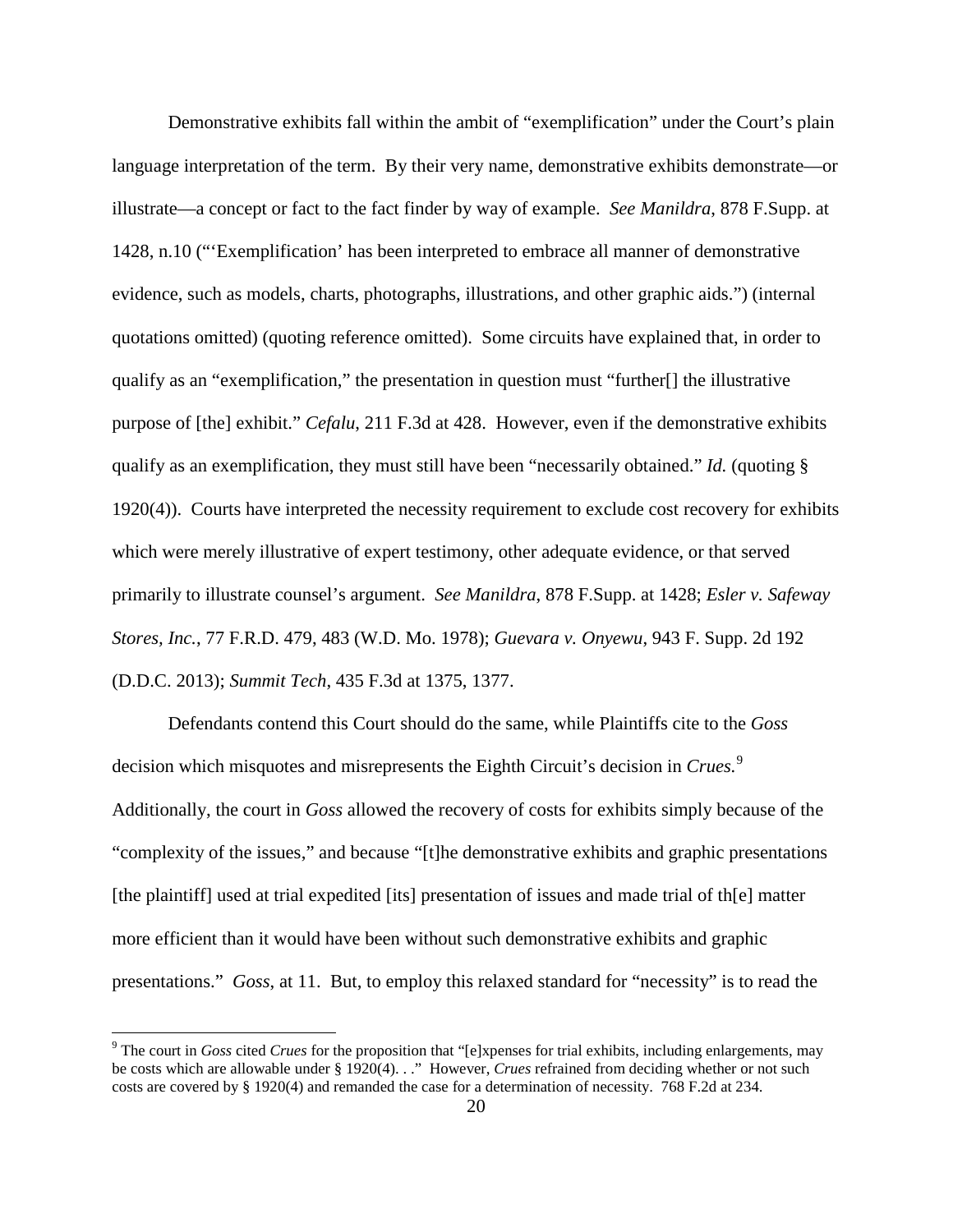requirement out of the statute entirely—every demonstrative expedites presentation of the issues and makes trial more efficient. Moreover, the incentives of an attorney are to develop trial techniques beyond what is strictly "necessary" for the presentation of their case. However, the statute only allows recovery for exemplifications that were "necessarily obtained for use in the case," not for those that merely make trial more efficient, convenient, or expeditious. § 1920(4). This interpretation is necessary to avoid the allure of expending vast sums of money on elaborate, professionally prepared exhibits and electronic presentations that might have jury appeal, but such sensational expense should appropriately be borne at the peril of excessively imaginative counsel.

This Court is persuaded by Defendant's argument that the Plaintiffs' exhibit costs are unnecessary and therefore unrecoverable for two reasons: (1) the Plaintiffs' demonstrative exhibits were all illustrative of expert testimony, other adequate evidence, or served primarily to illustrate counsel's argument, *see* Ex. C (Trial Transcript) at Vol. 22, 52:15-53:18 (supporting counsel's closing argument); *id.* at Vol. 16-B, 29:20-33:23 (aiding expert witness testimony); and (2) even if the demonstrative exhibits did not fall into any of the aforementioned categories, they could have been presented to the jury free of charge via the electronic display system in the courtroom. As such, the Plaintiffs' demonstrative exhibits were "exemplifications" within the meaning of § 1920(4), but were not "necessarily obtained," and the Plaintiffs' Bill of Costs is reduced accordingly.

## **2.** Costs of Displaying Trial Exhibits to the Jury

Plaintiffs seek to recover the costs they incurred in paying their "litigation support specialist" to manipulate, highlight, and enlarge the exhibits throughout the course of the trial [ECF # 2395, pg. 14]. They claim this was necessary because it helped the jury understand the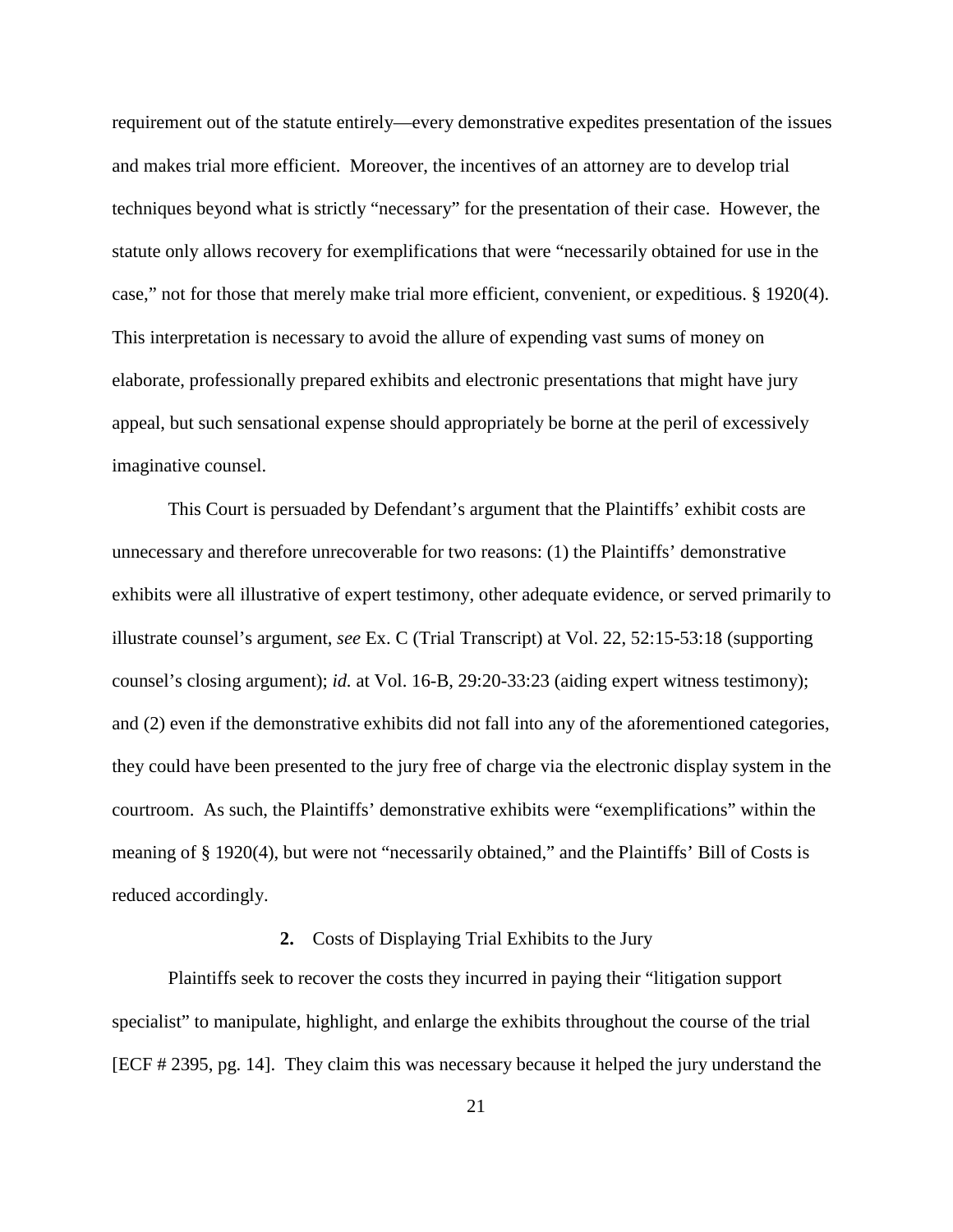evidence. However, the analysis for technical assistance at trial is quite similar to the analysis of demonstrative exhibits, and accordingly Plaintiffs may not recover their costs for the use of their in-house support specialist in presenting evidence at trial.

Even if the use of the specialist "furthered the illustrative purpose" of the exhibits presented, it cannot be said the use of such a specialist was *necessary* to put on an intelligible case. *See Behlman v. Century Sur. Co.*, No. 4:12-CV-1567JAR, 2014 WL 2930658, at \*1 (E.D. Mo. June 27, 2014) (disallowing recovery for a trial technician as not falling within the scope of § 1920). Plaintiffs' counsel could have presented their case, as many attorneys trying cases before this Court have historically done, through the use of PowerPoint or the courtroom electronic display system rather than hiring a third party vendor. Additionally, the cases Plaintiffs cite largely conflate two different types of recovery: one type relating to the costs a party may incur electronically presenting information to a jury, and another for the distinct and additional costs that may be incurred *paying a third party* to present that information to a jury. Where a cheaper, feasible alternative exists for the presentation of evidence to the finder of fact, costlier options may not be said to be "necessary" within the meaning of § 1920(4), and are instead merely "glitz" for which the losing party is not obligated to pay. *See Hunt v. City of Portland*, No. CV 08-802-AC, 2011 WL 3555772, at \*14 (D. Or., Aug. 11, 2011) (citing *Cefalu*, 211 F.3d at 428); *Wheeler v. Carlton*, No. 3:06-CV-00068GTE, 2007 WL 1020481, at \*11 (E.D. Ark., Apr. 2, 2007) (no recovery for tech vendor used to display exhibits at trial).

Because the costs Plaintiffs incurred in paying their technology specialist were not necessary, those costs shall not be taxed to Defendant.

**3.** Costs of Video Editing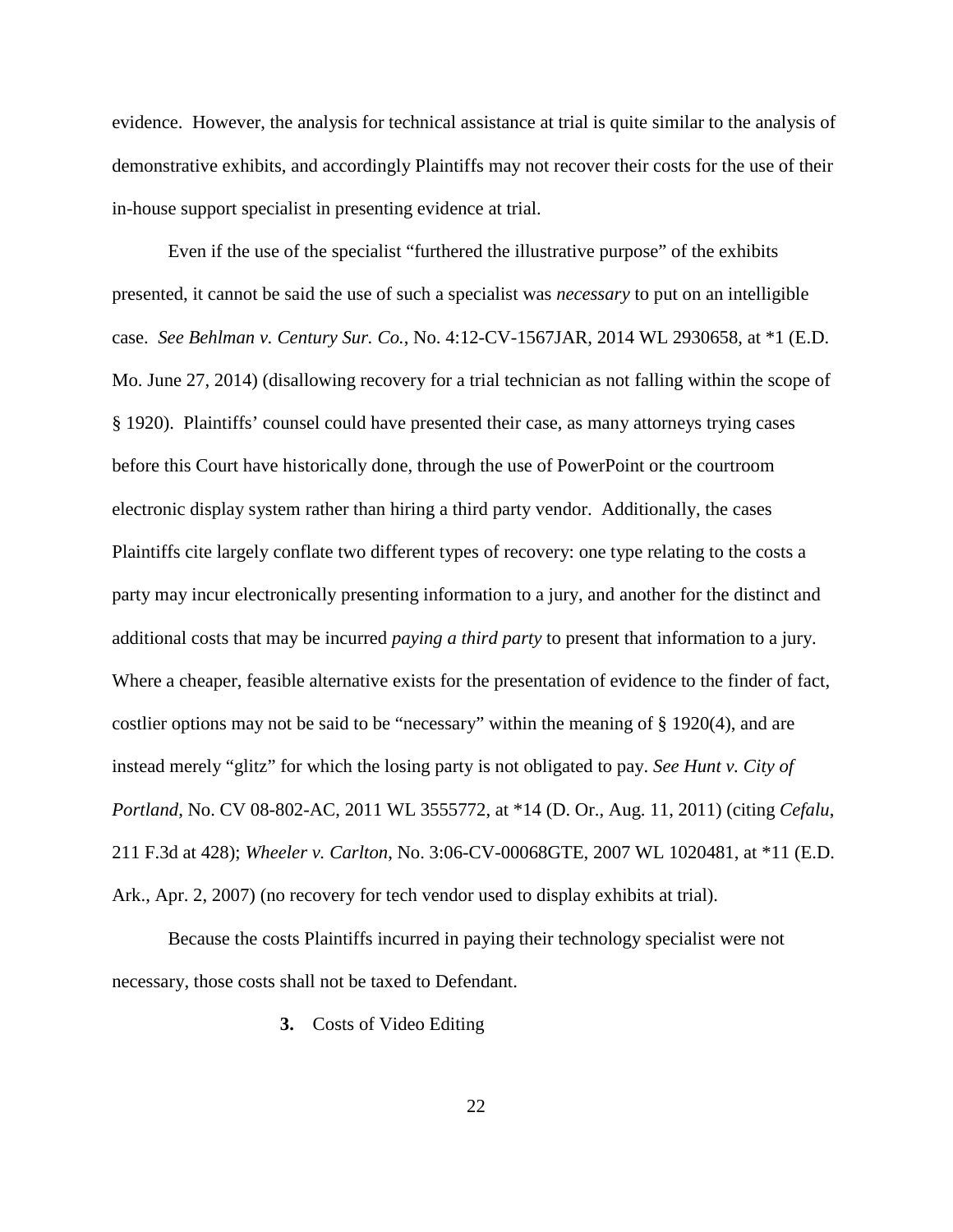Plaintiffs seek the costs associated with the time their in-house technology specialist spent editing video depositions used at trial [D.E. #2395 at 15]. They assert such editing was necessary in order to conform their video clips to this Court's rulings on admissibility. For the following reasons, the costs associated with editing the video depositions shall not be taxed to Defendant.

 Plaintiffs cite this Court's decision in *Cowden* for the proposition that video deposition editing is a recoverable cost. *See Cowden*, 991 F.Supp.2d at 1096 (taxing costs for video deposition editing to the defendant in light of their failure to object). Costs were awarded solely as a result of the defendant's failure to object, and not as a result of a reasoned analysis of the cases or the statute. *Baird* similarly lacks any explanation as to why video editing qualifies as "exemplification" or as anything else under § 1920. *See Baird v. Dolgencorp, L.L.C.*, No. 4:11- CV-1589 DDN, 2013 WL 5106928, at \*3 (E.D. Mo. Sept. 12, 2013). As such, these decisions are not dispositive of this issue.

While this Court concedes it was necessary for Plaintiffs to have edited their video depositions so they may adhere to admissibility rulings, and consequently the service was "necessary" within the meaning of § 1920, video editing does not constitute "exemplification" under § 1920(4). It does not serve to illustrate something by way of example, and it does not "further the illustrative purpose" of an exhibit. *Cefalu*, 211 F.3d 416. The Supreme Court in *Taniguchi* instructed that the statute was to be narrowly construed, and the tasks for which Plaintiffs seek recovery as costs simply cannot be interpreted to fall within the purview of the term "exemplification." *See Taniguchi*, 132 S.Ct. at 2006.

 In light of the foregoing analysis, the costs incurred editing videos for trial shall not be taxed to Defendant.

23